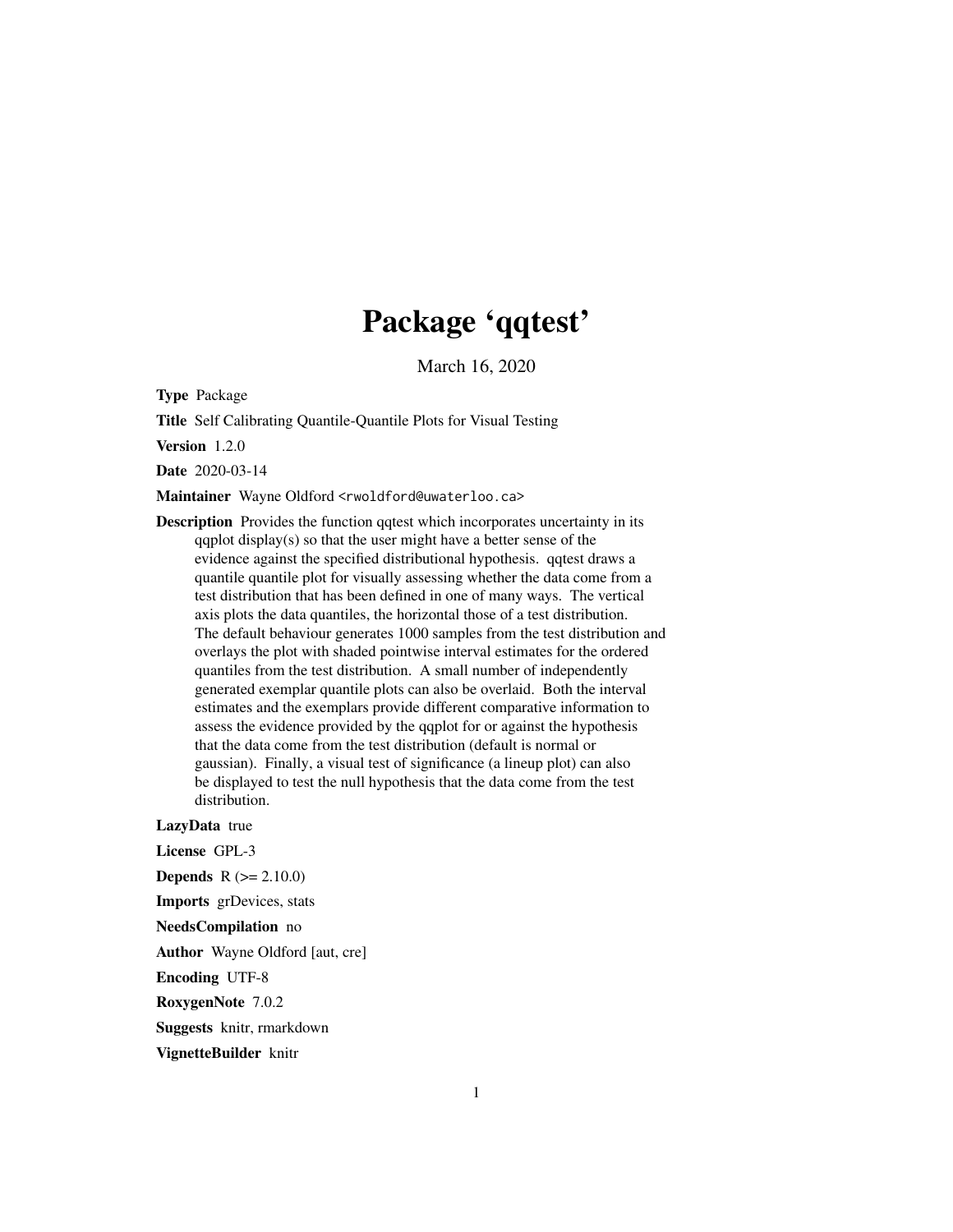<span id="page-1-0"></span>2 bacteria de la contrada de la contrada de la contrada de la contrada de la contrada de la contrada de la con

URL <https://github.com/rwoldford/qqtest>,

<https://rwoldford.github.io/qqtest/>

Repository CRAN

Date/Publication 2020-03-16 16:40:05 UTC

# R topics documented:

|       |                | $\overline{4}$ |
|-------|----------------|----------------|
|       | $\overline{5}$ |                |
|       |                | - 6            |
|       |                |                |
|       |                |                |
|       |                |                |
|       |                |                |
|       |                |                |
|       |                |                |
|       |                |                |
|       |                |                |
|       |                |                |
| Index |                | 26             |

bacteria *Bacteria from Delaware River water entering the Torresdale Filter of the Philadelphia water supply 1913.*

# Description

The number of bacteria per cubic centimetre was measured daily for river water entering the Torresdale filter of the Philadelphia water supply through the whole of 1913.

### Usage

bacteria

# Format

A data frame with 22 rows and 2 variates:

count Number of bacteria per cc.

percentTime Percent of days (out of 365) having bacteria count less than or equal to the measured count.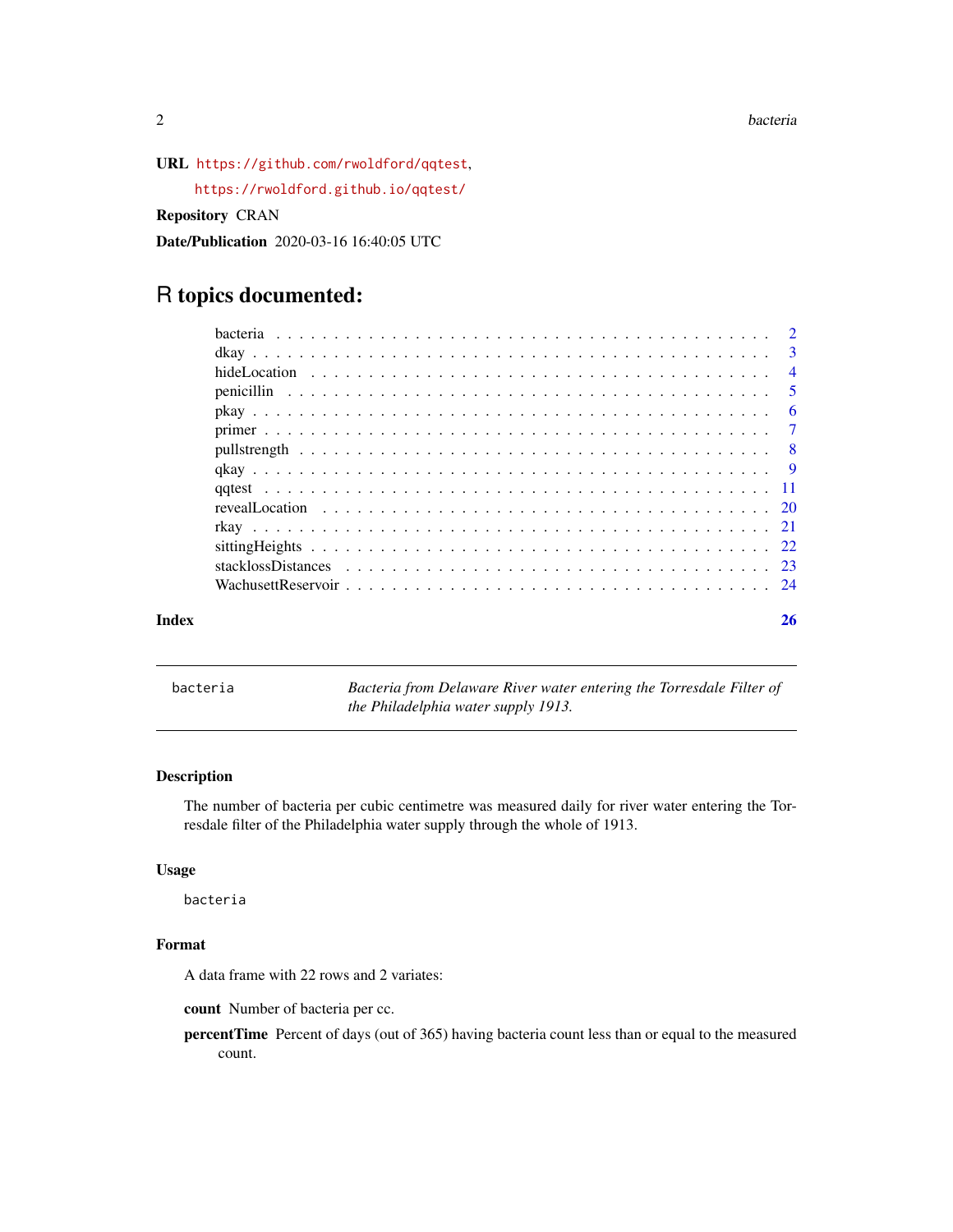#### <span id="page-2-0"></span>dkay 3

#### Details

Rather than the individual daily results, recorded here are 22 values together with the percentage of days whose value was less than or equal to the recorded value. These quantiles are therefore based on 365 daily measurements.

Values were taken from a logarithmic-normal probability plot dated January 21, 1915 as it appeared in Figure 22 of George C. Whipple's 1916 (Part 2) paper on the "Element of Chance in Sanitation". This paper introduces logarithimic-normal probability paper (or a log-normal qqplot).

with(bacteria,plot(qnorm(percentTime/100),log(count,10),type="o")) reproduces Whipple's 1915 plot.

with(bacteria,qqtest(data=count,p=percentTime/100,np=365,dist="log-normal",type="o")) will effect a qqtest plot for this data. More detail can be had from: with (bacteria, qqtest (data= $log(count,10)$ , p=perce

#### Source

"The Element of Chance in Sanitation", George C. Whipple, Journal of the Franklin Institue, Volume 182, July and August (1916), pp. 37-59 and 205-227. Data taken directly from Figure 22, page 209.

dkay dkay *The density function of the K distribution*

#### Description

The K density function on df degrees of freedom and non-centrality parameter ncp.

A K distribution is the square root of a chi-square divided by its degrees of freedom. That is, if x is chi-squared on m degrees of freedom, then  $y = \text{sqrt}(x/m)$  is K on m degrees of freedom. Under standard normal theory, K is the distribution of the pivotal quantity s/sigma where s is the sample standard deviation and sigma is the standard deviation parameter of the normal density. K is the natural distribution for tests and confidence intervals about sigma. K densities are more nearly symmetric than are chi-squared and concentrate near 1. As the degrees of freedom increase, they become more symmetric, more concentrated, and more nearly normally distributed.

#### Usage

dkay(x, df, ncp =  $0$ , log.p = FALSE)

#### Arguments

|       | A vector of values at which to calculate the density.      |
|-------|------------------------------------------------------------|
| df    | Degrees of freedom (non-negative, but can be non-integer). |
| ncp   | Non-centrality parameter (non-negative).                   |
| log.p | logical; if TRUE, probabilities are given as $log(p)$ .    |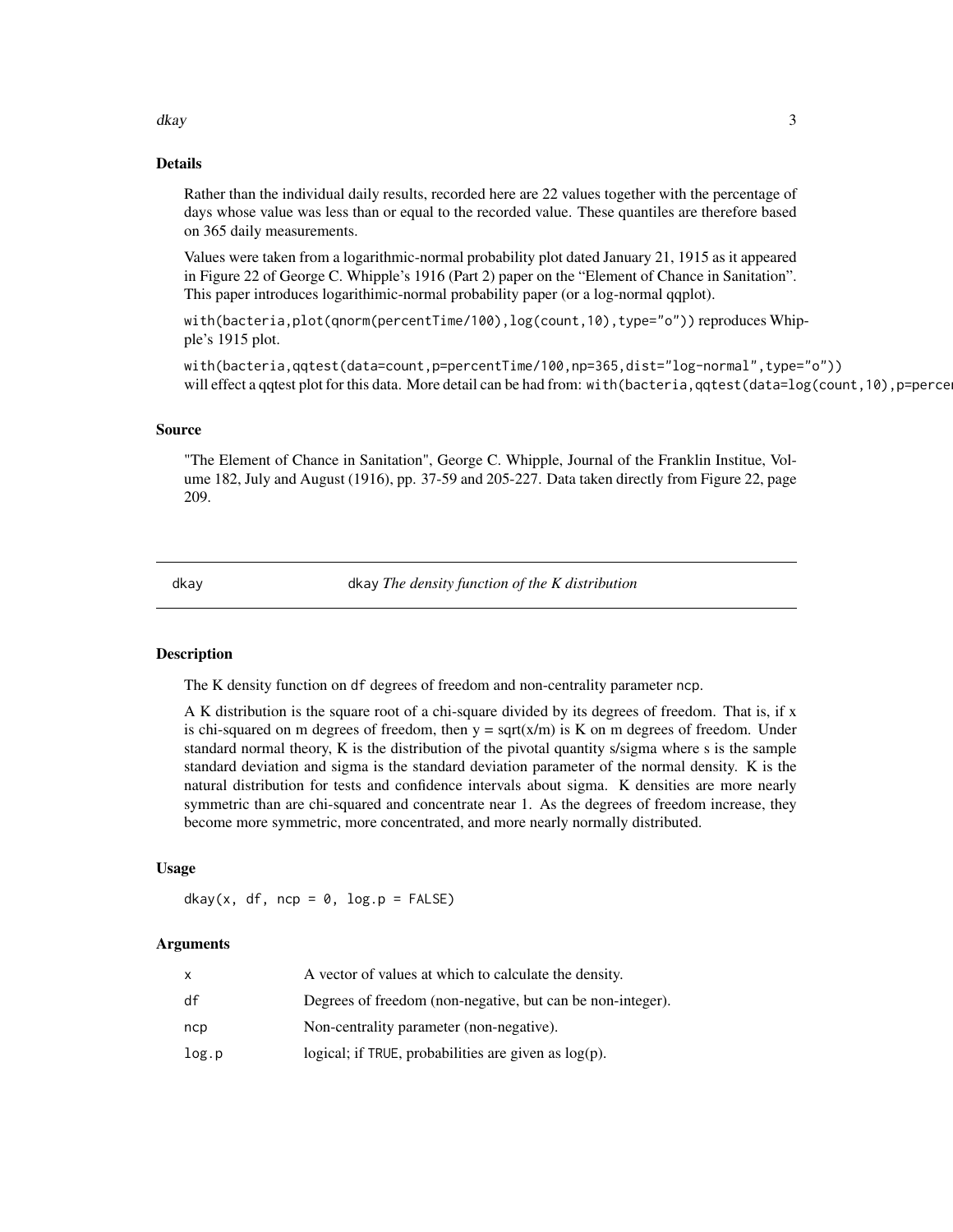# <span id="page-3-0"></span>Value

dkay gives the density evaluated at the values of x.

Invalid arguments will result in return value NaN, with a warning.

The length of the result is the maximum of the lengths of the numerical arguments for the other functions.

The numerical arguments are recycled to the length of the result. Only the first elements of the logical arguments are used.

#### Note

All calls depend on analogous calls to chi-squared functions. See dchisq for details on noncentrality parameter calculations.

# Examples

```
dkay(1, 20)
#
# See also the vignette on the "K-distribution"
#
```
<span id="page-3-1"></span>hideLocation hideLocation *Obfuscating the true location of the real data.*

#### Description

Hides the true location of the data as a non-obvious calculation string.

#### Usage

```
hideLocation(trueLoc, nSubjects)
```
#### Arguments

| trueLoc   | A vector of one or more numbers in the set $1, 2, \dots$ , nSubjects whose locations |
|-----------|--------------------------------------------------------------------------------------|
|           | are to be hidden.                                                                    |
| nSubjects | An integer larger than 1 used to define the set $1, 2, \ldots$ , nSubjects.          |

# Value

Returns a character vector, each element being a string containing an obscure calculation which, if parsed and evaluated, would return the value of the corresponding number in trueLoc.

#### See Also

[revealLocation](#page-19-1)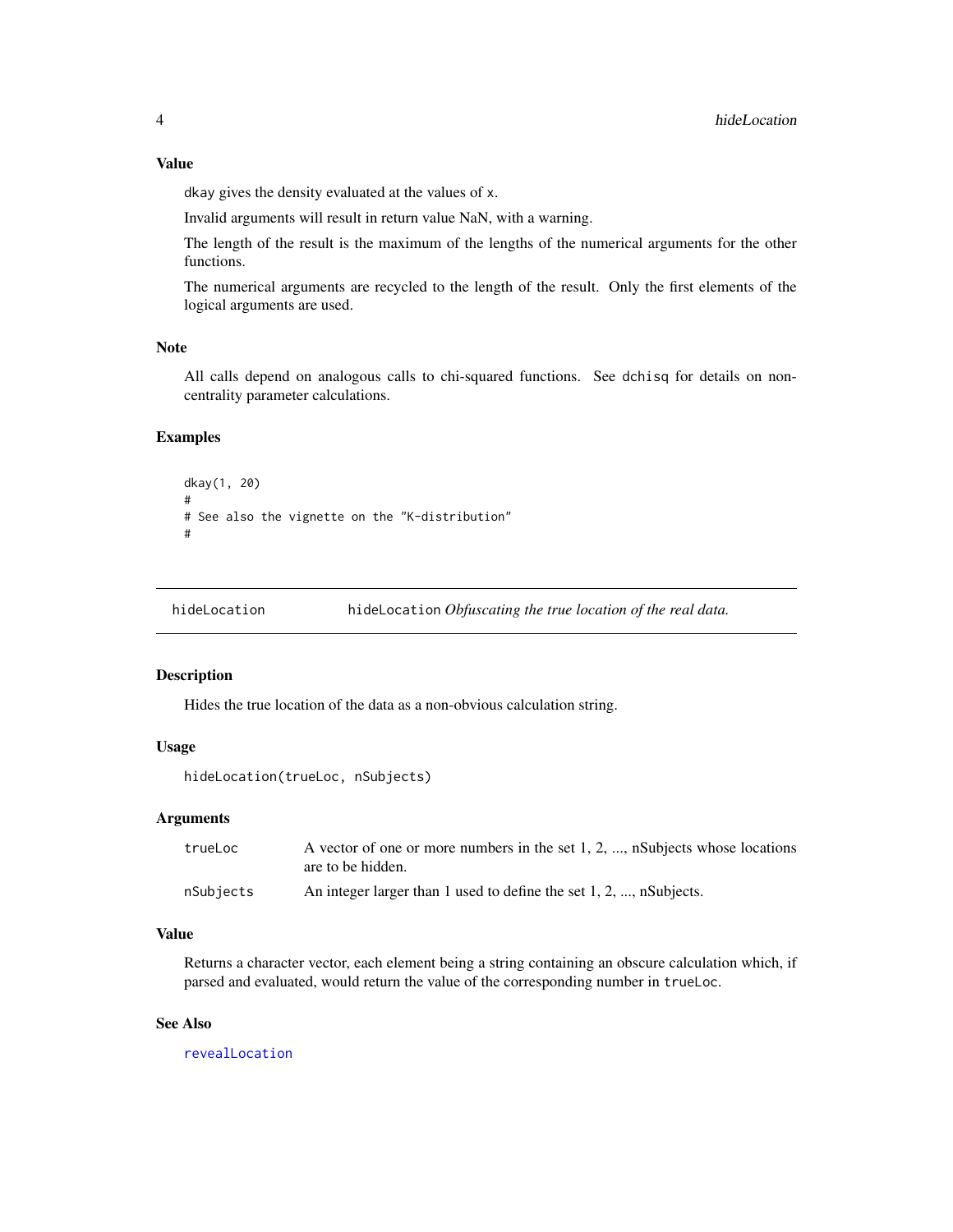#### <span id="page-4-0"></span>penicillin 5

#### Examples

```
trueLoc <- hideLocation(3,100)
trueLoc
revealLocation(trueLoc)
n <- 200
trueLoc \leq sample(1:n, 3)trueLoc
ans <- hideLocation(trueLoc , n)
ans
revealLocation(ans)
```
penicillin *31 contrast sums from a 32 run 2^(5-0) factorial experiment on penicillin production.*

# Description

Values are arranged in decreasing order of absolute magnitude. Name of the contrast effect is given as the row name of each value. Daniel(1959) uses the data to illustrate the use of half-normal plots. In his words: "We need, of course, some rule of inference that will help us to be objective in judging whether or not the largest effects are real."

#### Usage

penicillin

#### Format

A data frame with 31 rows and 1 variate:

value value of contrast for that row

# Details

qqtest(penicillin[1],dist="half-normal") will effect Daniel's plot.

#### Source

"Use of Half-Normal Plots in Interpreting Factorial Two-Level Experiments", Cuthbert Daniel, Technometrics, Vol. 1, No. 4 (Nov., 1959), pp. 311-341. Daniel cites: Davies, O. L., Editor: Design and Analysis of Industrial Experiments, Second Edition, Oliver and Boyd, London, and Hafner, New York, 1956 as the original.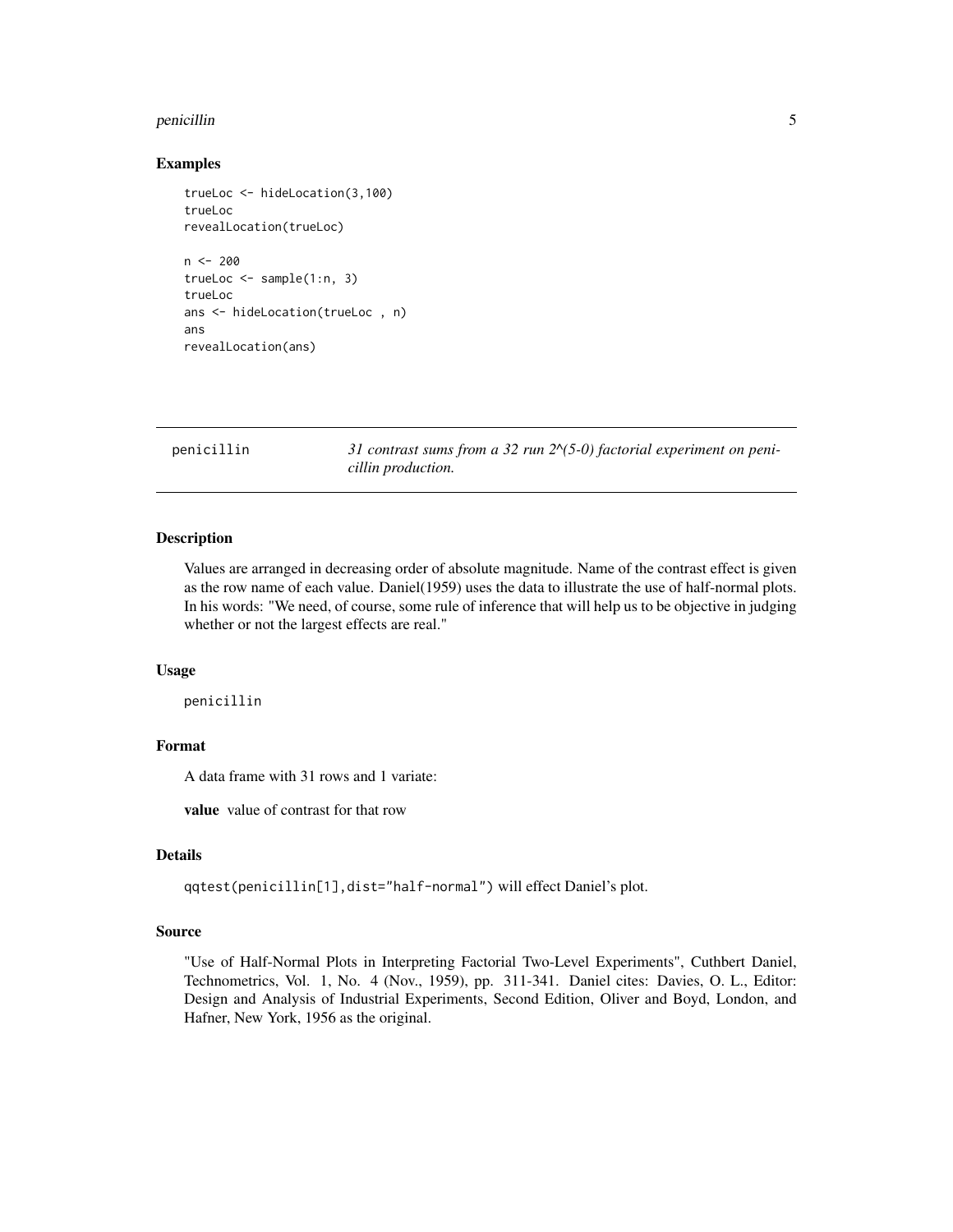#### <span id="page-5-0"></span>Description

The cumulative distribution function for the K distribution on df degrees of freedom having noncentrality parameter ncp.

A K distribution is the square root of a chi-square divided by its degrees of freedom. That is, if x is chi-squared on m degrees of freedom, then  $y = \text{sqrt}(x/m)$  is K on m degrees of freedom. Under standard normal theory, K is the distribution of the pivotal quantity s/sigma where s is the sample standard deviation and sigma is the standard deviation parameter of the normal density. K is the natural distribution for tests and confidence intervals about sigma. K densities are more nearly symmetric than are chi-squared and concentrate near 1. As the degrees of freedom increase, they become more symmetric, more concentrated, and more nearly normally distributed.

#### Usage

 $pkay(q, df, ncp = 0, upper.tail = FALSE, log.p = FALSE)$ 

#### Arguments

| a          | A vector of quantiles at which to calculate the cumulative distribution.                                                        |
|------------|---------------------------------------------------------------------------------------------------------------------------------|
| df         | Degrees of freedom (non-negative, but can be non-integer).                                                                      |
| ncp        | Non-centrality parameter (non-negative).                                                                                        |
| upper.tail | logical; if TRUE, instead of returning $F(q)$ (the default), the upper tail probabili-<br>ties $1-F(q) = Pr(Q>q)$ are returned. |
| log.p      | logical; if TRUE, probabilities are given as $log(p)$ .                                                                         |

#### Value

pkay returns the value of the K cumulative distribution function,  $F(q)$ , evaluated at q for the given df and ncp. If upper. trail = TRUE then the upper tail probabilities  $1-F(q) = Pr(Q>q)$  are returned instead of  $F(q)$ .

Invalid arguments will result in return value NaN, with a warning.

The length of the result is the maximum of the lengths of the numerical arguments.

The numerical arguments are recycled to the length of the result. Only the first elements of the logical arguments are used.

#### Note

All calls depend on analogous calls to chi-squared functions. See pchisq for details on noncentrality parameter calculations.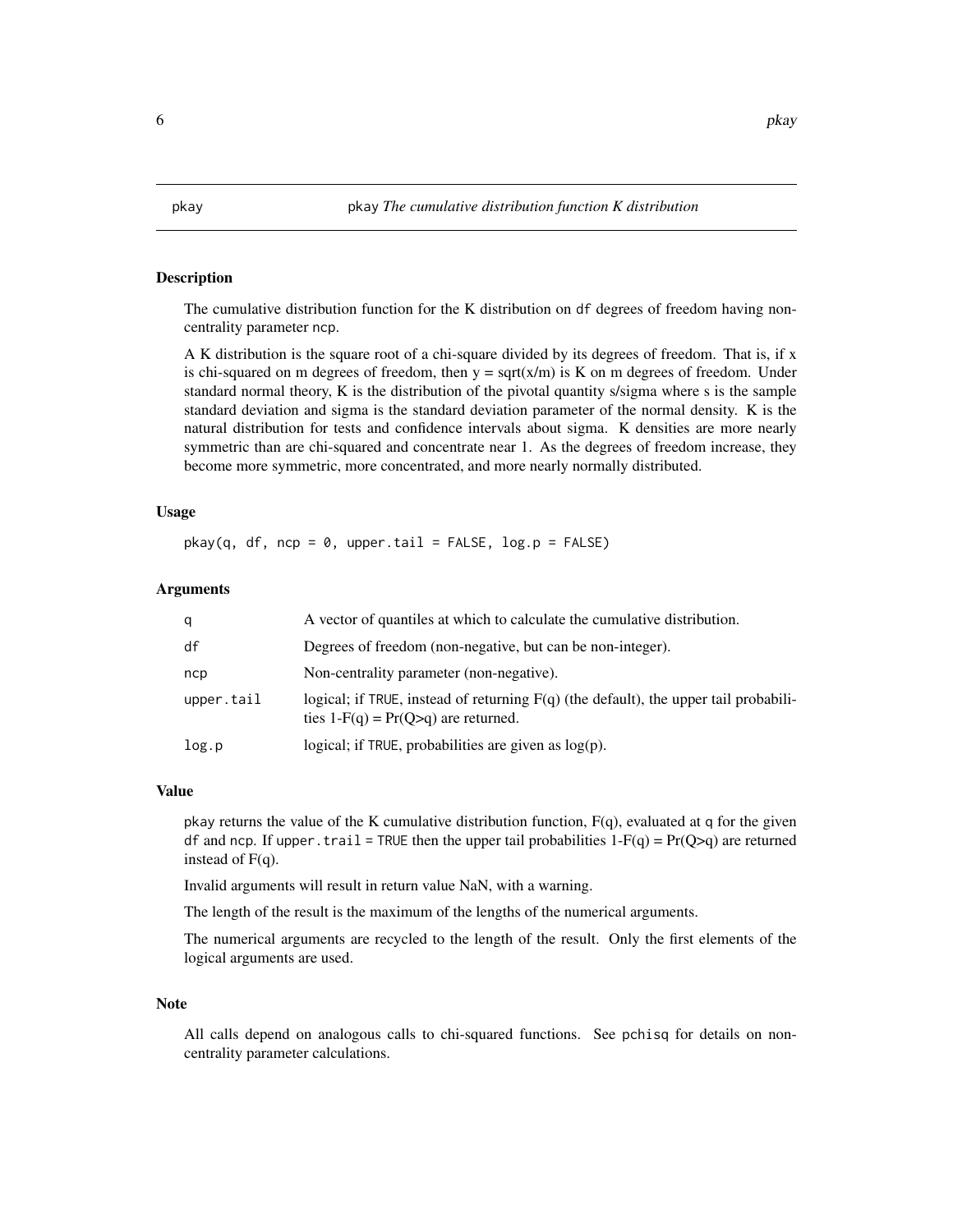#### <span id="page-6-0"></span>primer that the contract of the contract of the contract of the contract of the contract of the contract of the contract of the contract of the contract of the contract of the contract of the contract of the contract of th

#### Examples

```
pkay(1, 20)
q <- seq(0.01, 1.8, 0.01)
#
# Plot the cdf for K(5)
u \leftarrow pkay(q, 5)plot(q, u, type="l",
     xlab="q", ylab="cumulative probability",
     xlim=range(q), ylim=c(0,1),main="K cdf")
#
# Add some other K cdfs
lines(q, pkay(q,10), lty=2)
lines(q, pkay(q,20), lty=3)
lines(q, p\text{kay}(q,30), l\text{ty=4})legend("topleft",
       legend=c("df = 5", "df = 10", "df = 20", "df = 30"),
       lty=c(1,2,3,4),
       title="degrees of freedom",
       cex=0.75, bty="n")
#
# See the vignette for more on the "K-distribution"
#
```
primer *Automobile primer paint thickness quality control measurements.*

#### **Description**

Contains process control measurements of thickness of primer applied to automotive body parts in an auto factory. Twice daily, a set of 10 consecutive parts were selected and the thickness in mils (thousandths of an inch) were measured. For each set of 10 parts, the average (xbar) and the sample standard deviation (s) were also calculated and recorded. These summaries would be plotted in xbar or s control charts with suitably determined upper and lower control limits. Alternatively, for checking outliers a qqplot (via qqtest) could be used for either xbar or s.

#### Usage

primer

# Format

A data frame with 20 rows and 14 variates:

day Day on which the parts were taken and measured.

batch Either the first or second set of 10 consecutive parts taken.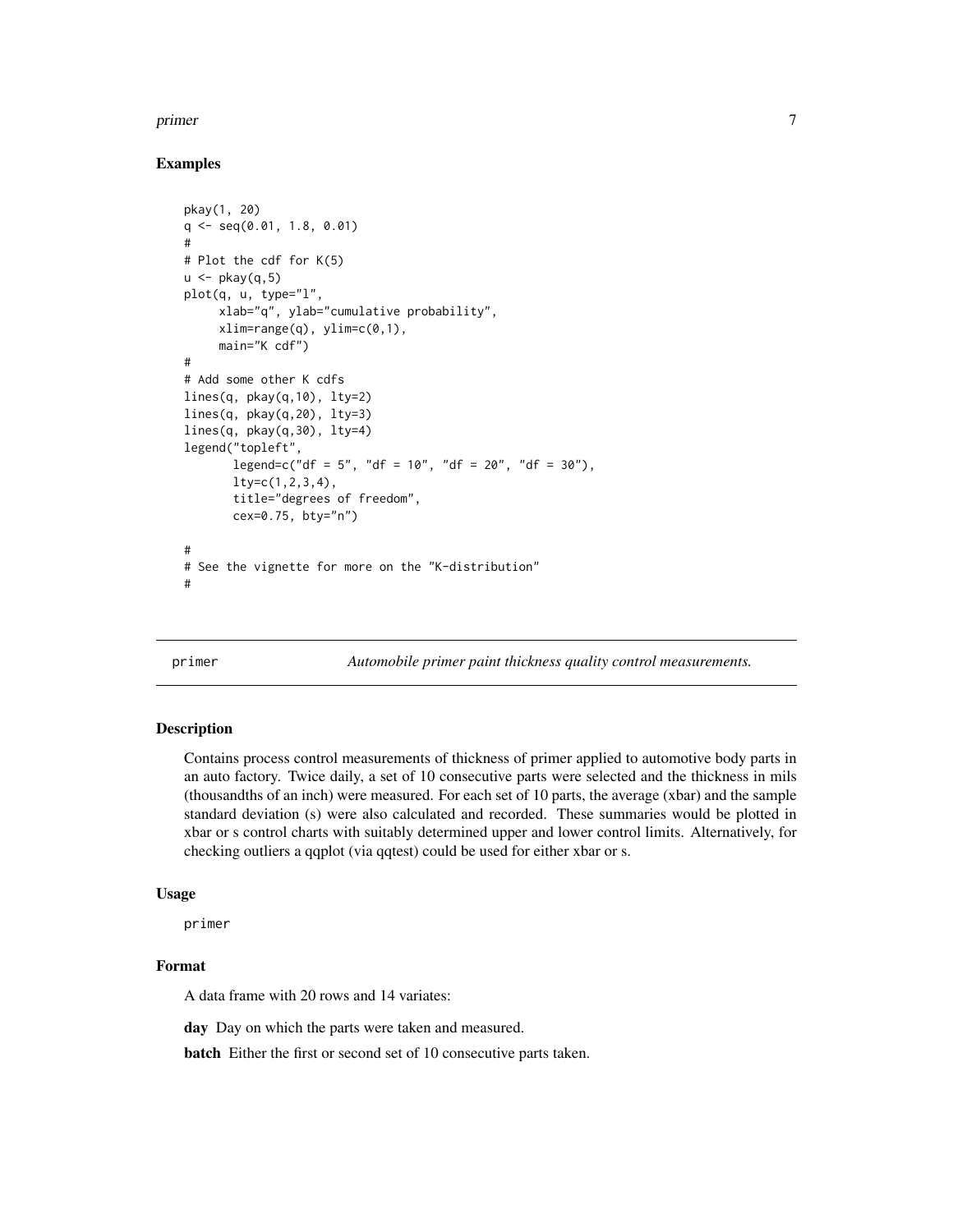<span id="page-7-0"></span>sel1 Thickness of primer in mils on the first part sampled in the specified batch of that day.

- sel2 Thickness of primer in mils on the second part sampled in the specified batch of that day.
- sel3 Thickness of primer in mils on the third part sampled in the specified batch of that day.
- sel4 Thickness of primer in mils on the fourth part sampled in the specified batch of that day.
- sel5 Thickness of primer in mils on the fifth part sampled in the specified batch of that day.
- sel6 Thickness of primer in mils on the sixth part sampled in the specified batch of that day.
- sel7 Thickness of primer in mils on the seventh part sampled in the specified batch of that day.
- sel8 Thickness of primer in mils on the eighth part sampled in the specified batch of that day.
- sel9 Thickness of primer in mils on the ninth part sampled in the specified batch of that day.
- sel10 Thickness of primer in mils on the tenth part sampled in the specified batch of that day.
- xbar Arithmetic average of the measurements of primer thickness of the 10 parts selected in the specified batch of that day.
- s Sample standard deviation of the measurements of primer thickness of the 10 parts selected in the specified batch of that day.

#### Details

with(primer,qqtest(xbar,main="Averages")) will effect this plot for xbar. with(primer,qqtest(s,dist="kay",df= ="Standard deviations")) will effect this plot for s.

#### Source

"Statistical Process Control - SPC", Automotive Industry Action Group(AIAG), Southfield MI, (1995), page 64.

pullstrength *Strength of pull for 519 males aged 23-26.*

#### Description

From measurements made by Francis Galton at the International Health Exhibition in 1884.

#### Usage

pullstrength

#### Format

A data frame with 7 rows and 4 variates:

strength Pull strength lower bound in pounds.

nCases Number of cases observed with pull strength between this bound and the next.

percentCases Percent of cases observed with pull strength between this bound and the next.

percentCumulative Cumulative percent of cases observed with pull strength up to this bound.

percentAdjustedCumulative Adjust Galton's cumulative percent to include only half the cases between this bound and the next.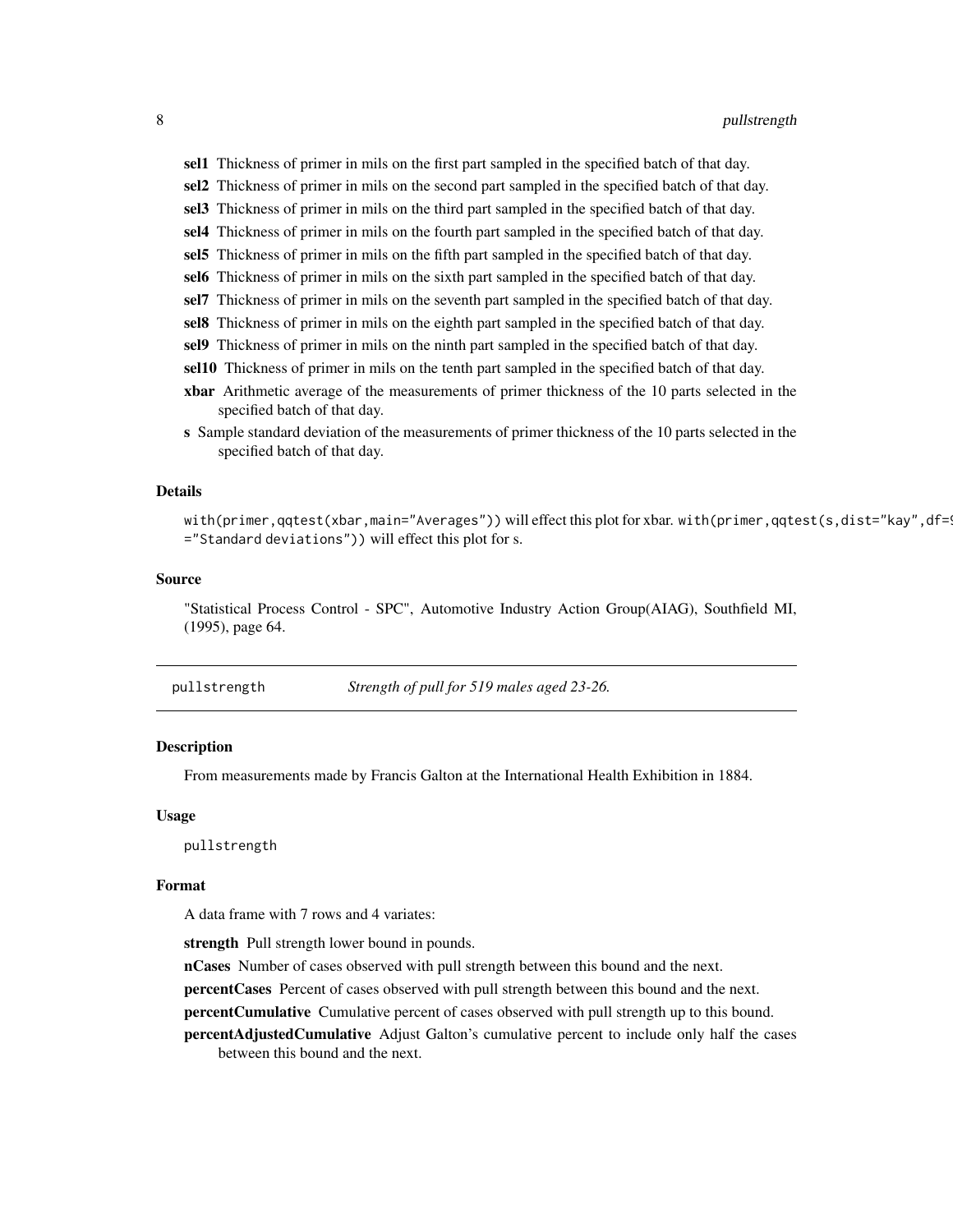#### <span id="page-8-0"></span> $q$ kay 9

#### Details

qqtest(pullstrength\$strength,p=pullstrength\$percentCumulative/100,np=519,dist="uniform",main="Galton's ogive of pull strength for 519 males aged 23-26", xlab="Cumulative Proportions (Adjusted)", yAxisAsProbs=F in lbs.", type="o") will effect Galton's Ogive.

qqtest(pullstrength\$strength,p=pullstrength\$percentAdjustedCumulative/100,np=519,dist="normal",main qqplot of pull strength for 519 males aged 23-26",xlab="Cumulative Proportions (Adjusted)",yAxisAsProbs= in lbs.", type="o") will effect a normal qqplot for this data.

#### Source

"Natural Inheritance", Francis Galton, (1889), Table 1, page 199.

qkay qkay *The K distribution quantile function*

#### Description

Quantile function for the K distribution on df degrees of freedom having non-centrality parameter ncp.

A K distribution is the square root of a chi-square divided by its degrees of freedom. That is, if x is chi-squared on m degrees of freedom, then  $y = \text{sqrt}(x/m)$  is K on m degrees of freedom. Under standard normal theory, K is the distribution of the pivotal quantity s/sigma where s is the sample standard deviation and sigma is the standard deviation parameter of the normal density. K is the natural distribution for tests and confidence intervals about sigma. K densities are more nearly symmetric than are chi-squared and concentrate near 1. As the degrees of freedom increase, they become more symmetric, more concentrated, and more nearly normally distributed.

#### Usage

 $q$ kay(p, df, ncp = 0, upper.tail = FALSE,  $log.p =$  FALSE)

#### Arguments

| р          | A vector of probabilities at which to calculate the quantiles.                                                                    |
|------------|-----------------------------------------------------------------------------------------------------------------------------------|
| df         | Degrees of freedom (non-negative, but can be non-integer).                                                                        |
| ncp        | Non-centrality parameter (non-negative).                                                                                          |
| upper.tail | logical; if TRUE, instead of returning $F(x)$ (the default), the upper tail probabili-<br>ties $1-F(x) = Pr(X > x)$ are returned. |
| log.p      | logical; if TRUE, probabilities are given as $log(p)$ .                                                                           |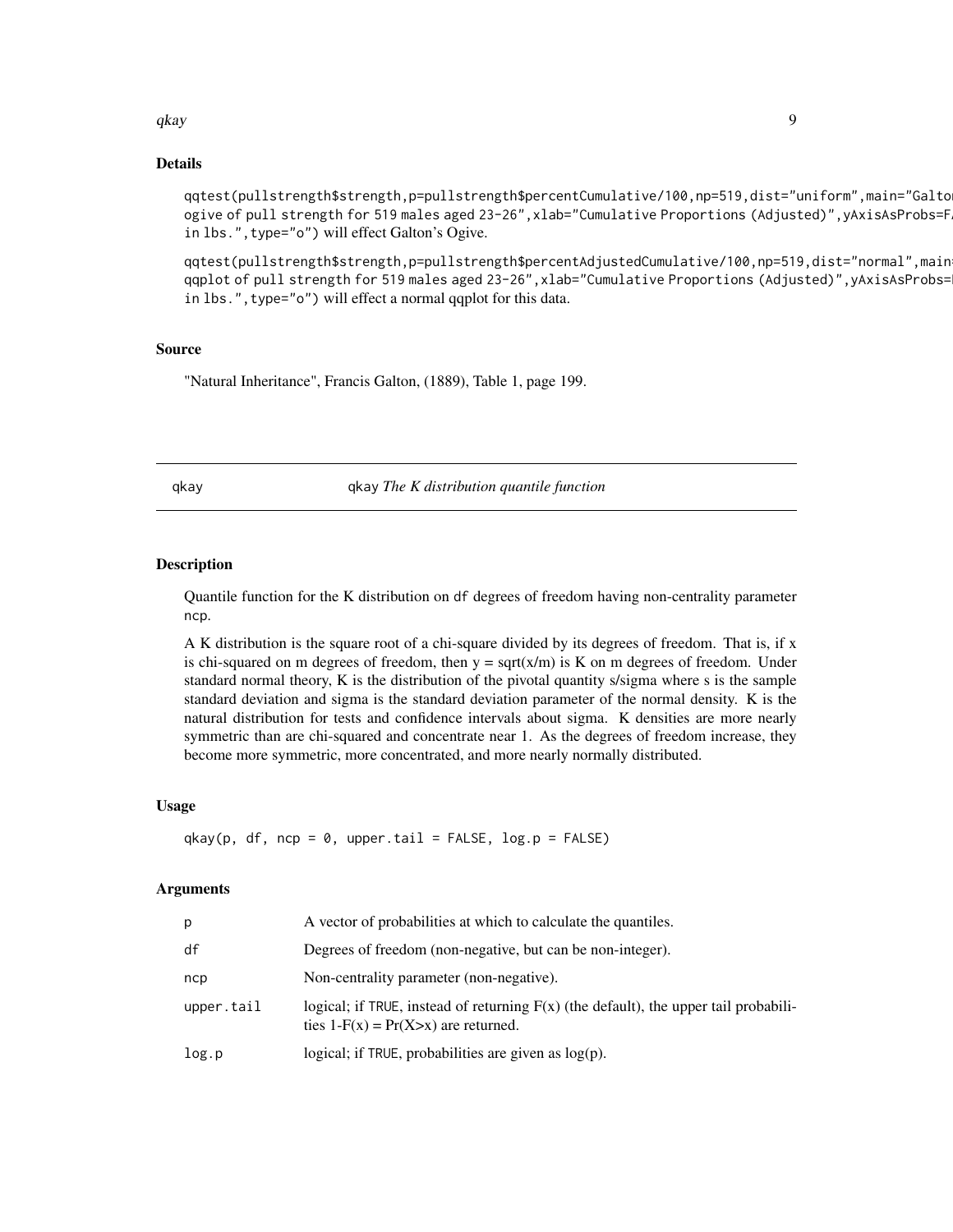#### Value

qkay returns the quantiles at probabilities p for a K on df degrees of freedom and non-centrality parameter ncp.

Invalid arguments will result in return value NaN, with a warning.

The length of the result is the maximum of the lengths of the numerical arguments.

The numerical arguments are recycled to the length of the result. Only the first elements of the logical arguments are used.

#### Note

All calls depend on analogous calls to chi-squared functions. See qchisq for details on noncentrality parameter calculations.

# Examples

```
p \leftarrow ppoints(30)
# Get the quantiles for these points
q5 \leq qkay(p, 5)plot(p, q5, main="Quantile plot of K(20)", ylim=c(0,max(q5)))
# Add quantiles from another K
points(p, qkay(p, 20), pch=19)
#
# Do these EXACT quantiles from a K(5) look like they might
# have been generated from K(20)?
qqtest(q5, dist="kay",df=20)
# How about compared to normal?
qqnorm(q5)
qqtest(q5)
# for this many degrees of freedom it looks a lot like
# a gaussian (normal) distribution
# And should look really good compared to the true distribution
qqtest(q5, dist="kay", df=5)
#
#
# But not so much like it came from a K on 1 degree of freedom
qqtest(q5, dist="kay",df=1)
#
# See the vignette for more on the "K-distribution"
#
```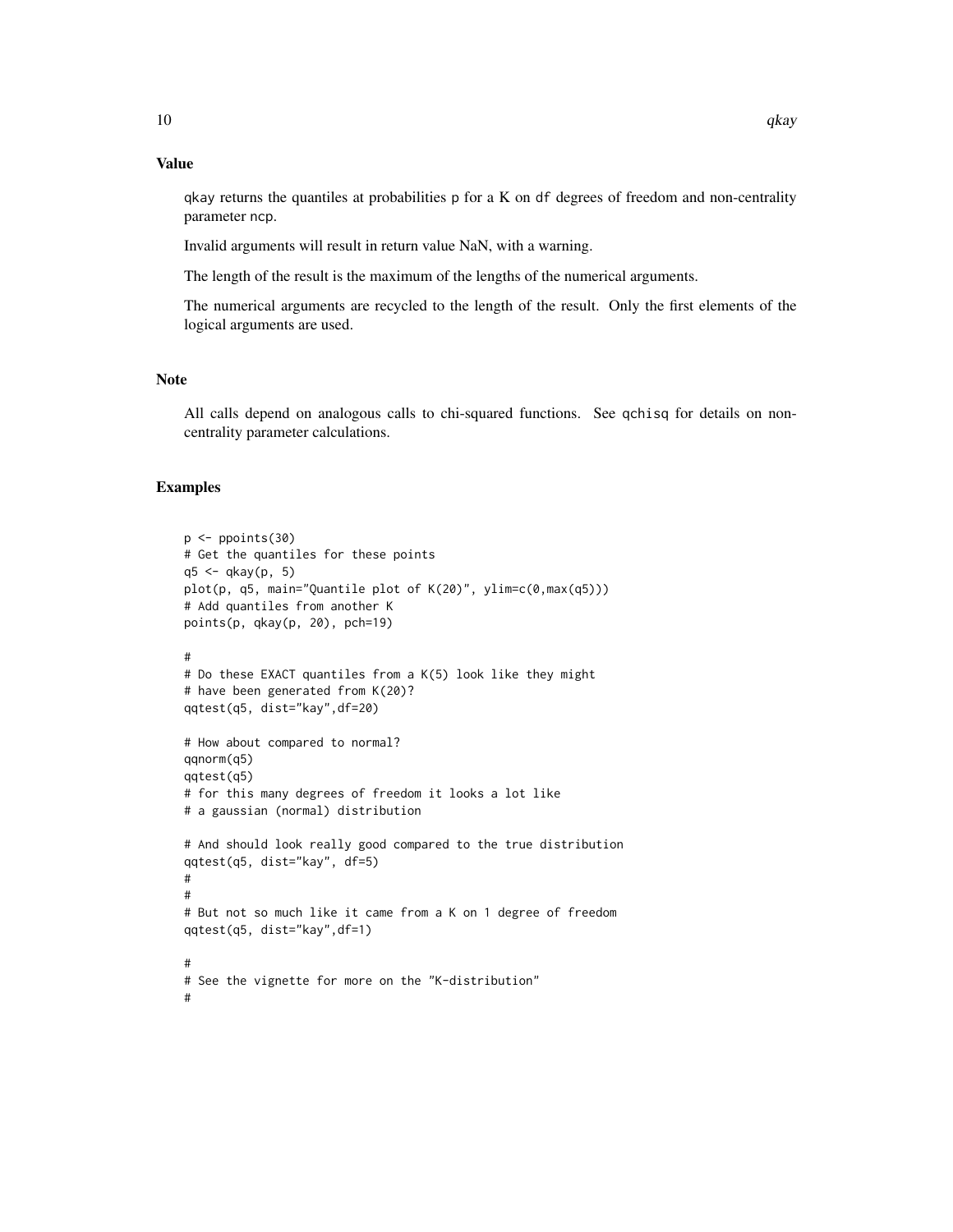<span id="page-10-0"></span>qqtest 11

qqtest qqtest *A self-calibrated quantile-quantile plot for assessing distributional shape.*

#### Description

Draws a quantile-quantile plot for visually assessing whether the data come from a test distribution that has been defined in one of many ways.

The vertical axis plots the data quantiles, the horizontal those of a test distribution.

Interval estimates and exemplars provide different comparative information to assess the evidence provided by the qqplot against the hypothesis that the data come from the test distribution (default is normal or gaussian). Interval estimates provide test information related to individual quantiles, exemplars provide test information related to the shape of the quantile quantile curve.

Optionally, a visual test of significance (a lineup plot) can be displayed to provide a coarse level of significance for testing the null hypothesis that the data come from the test distribution.

The default behaviour generates 1000 samples from the test distribution and overlays the plot with pointwise interval estimates for the ordered quantiles from the test distribution.

Various option choices are available to effect different visualizations of the uncertainty surrounding the quantile quantile plot. These include overlaying independently generated exemplar test distribution sample quantile traces so as to assess the joint (as opposed to pointwise) distribution of quantiles.

See argument descriptions and examples for more details.

#### Usage

```
qqtest(
  data,
 dist = c("gaussian", "normal", "log-normal", "half-normal", "uniform", "exponential",
    "chi-squared", "kay", "student", "t"),
  df = 1,
  qfunction = NULL,
  rfunction = NULL,
  dataTest = NULL,
 p = NULL,a = NULL,np = NULL,matchMethod = c("hinges", "quartiles", "middlehalf", "bottomhalf", "tophalf"),
  xAxisAsProbs = FALSE,
 yAxisAsProbs = FALSE,
  xAxisProbs = c(0.05, 0.25, 0.5, 0.75, 0.95),
  yAxisProbs = c(0.05, 0.25, 0.5, 0.75, 0.95),
  nreps = 1000,
  centralPercents = c(0.9, 0.95, 0.99),
  envelope = TRUE,
  drawPercentiles = FALSE,
```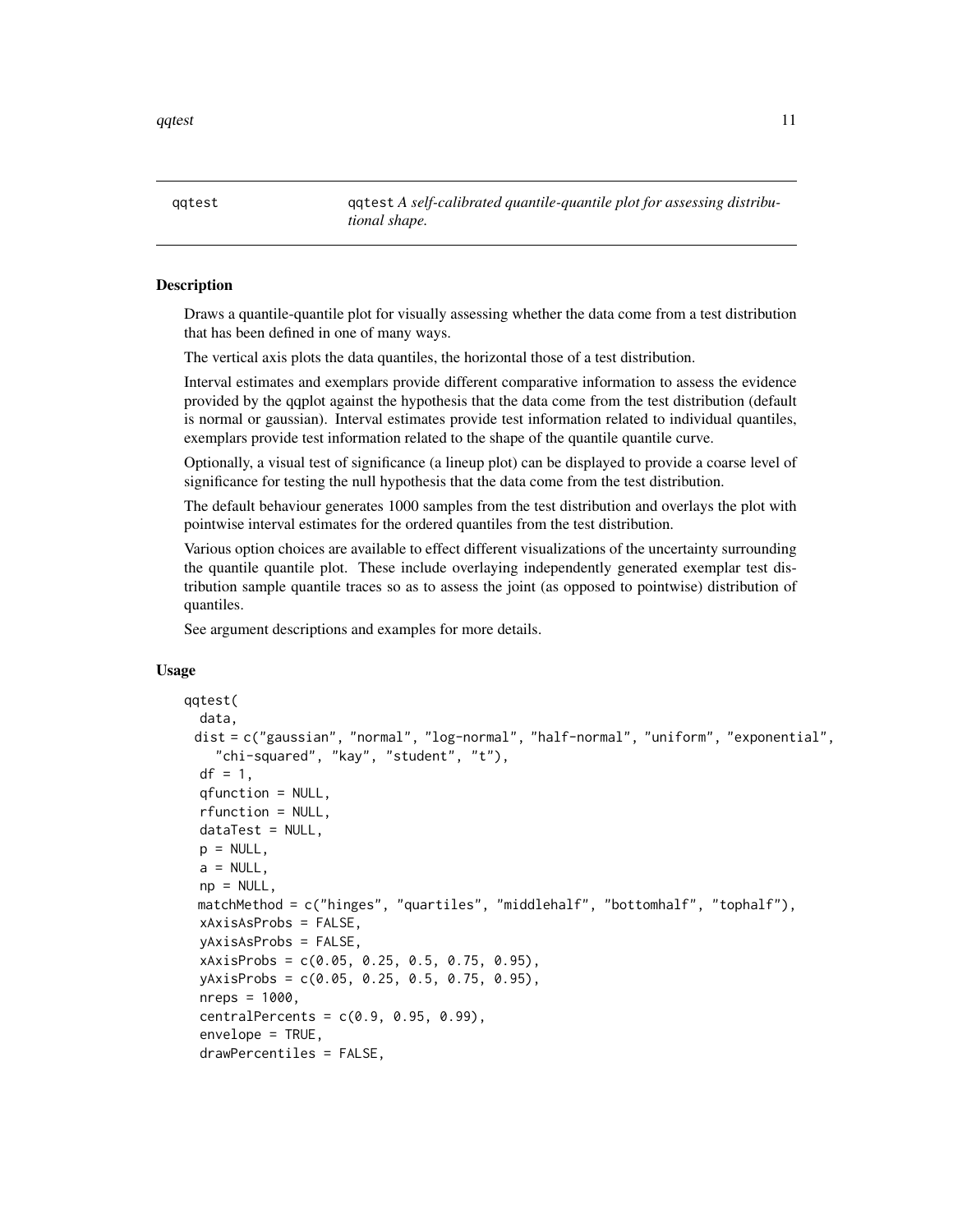```
drawQuartiles = FALSE,
  legend = NULL,
  legent.xy = "topleft",legend.cex = 0.8,
  nexemplars = 0,
  typex = NULL,
  plainTrails = FALSE,
  colTrails = NULL,
  alphaTrails = 0.25,
  lwdTraise = 1,lineup = FALSE,
  nsuspects = 20,
 col = NULL,h = 260,
 c = 90,1 = 60,alpha = 1,
  cex = NULL,pch = 19,
  type = NULL,
 main = NULL,
 xlab = NULL,
 ylab = NULL,
 xlim = NULL,
 ylim = NULL,
 axes = NULL,bty = "o",...
\mathcal{L}
```
# Arguments

| data      | A univariate dataset to be tested. If data has more than one column, the first is<br>used.                                                                                                                                                                                                                                                   |
|-----------|----------------------------------------------------------------------------------------------------------------------------------------------------------------------------------------------------------------------------------------------------------------------------------------------------------------------------------------------|
| dist      | The name of the distribution against which the comparison is made, the test<br>distribution for a few built-in distributions. One of "gaussian" (or "normal"),<br>"log normal","half normal","uniform","exponential","student","chi-squared",<br>or "kay". Only the first three characters of any of these is needed to specify the<br>dist. |
|           | If dist is "student", "chi-squared", or "kay", then a value for the degrees of<br>freedom argument (df below) is also required.                                                                                                                                                                                                              |
| df        | Degrees of freedom of dist to be used when dist is either "student" or<br>"chi-squared".                                                                                                                                                                                                                                                     |
| gfunction | If non-NULL, this must be a function of a single argument (a proportion, p say)<br>which will be used to calculate the quantiles for the test distribution. If non-<br>NULL, the rfunction should also be non-NULL. The value of the dist argument<br>will be ignored when this is the case.                                                 |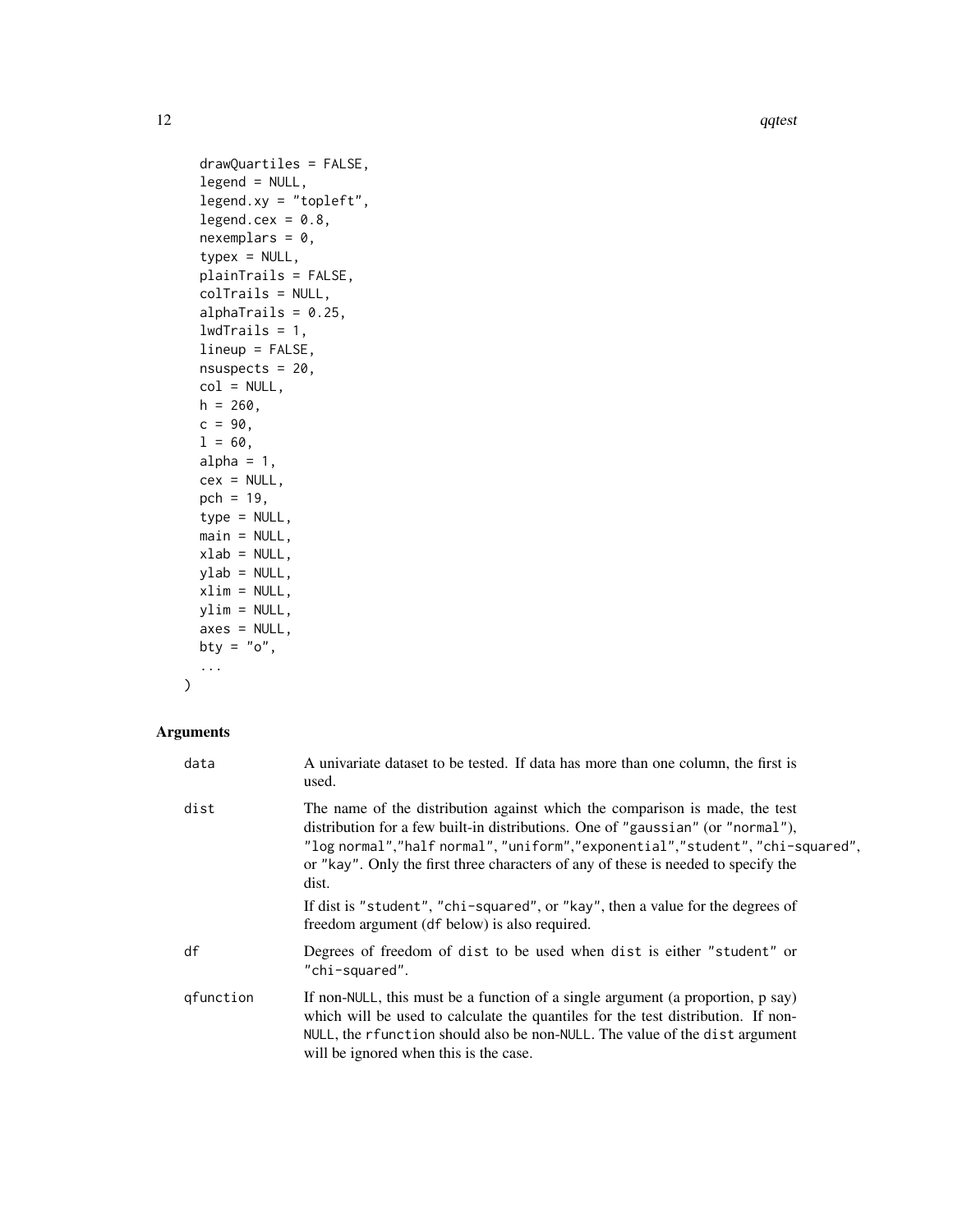#### qqtest  $\sim$  13

| rfunction   | If non-NULL, this must be a function of a single argument (a count, n say) which<br>will be used to randomly select a sample of size n from the test distribution. If<br>non-NULL, the qfunction must also be non-NULL. If qfunction is non-NULL<br>and rfunction is NULL, then qfunction will be applied to the output of a call<br>to runif in place of the NULL rfunction (i.e. a probability integral transform is<br>used to generate a random sample).<br>The value of the dist argument will be ignored whenever qfunction is a func-<br>tion.                                          |
|-------------|------------------------------------------------------------------------------------------------------------------------------------------------------------------------------------------------------------------------------------------------------------------------------------------------------------------------------------------------------------------------------------------------------------------------------------------------------------------------------------------------------------------------------------------------------------------------------------------------|
| dataTest    | If non-NULL, this must be a second data set. The empirical distribution given<br>by this data will be used as the test distribution against which the value of data<br>will be tested. If non-NULL, the values of the arguments dist, qfunction, and<br>rfunction will all be ignored in favour of using this empirical distribution as<br>the test distribution.                                                                                                                                                                                                                              |
| p           | If non-NULL, this must be a vector containing the probability points at which the<br>quantiles are to be calculated. If the length of this vector is the same as that<br>of the data, then p is taken to be the probabilities that correspond to the data;<br>otherwise the data are taken to provide and empirical quantile function values of<br>which are taken at p to produce the plot.                                                                                                                                                                                                   |
|             | If p is NULL (the default), then p is determined by the function ppoints $(n, a)$<br>where n is the number of data points in data and a is given by the argument a<br>below.                                                                                                                                                                                                                                                                                                                                                                                                                   |
| a           | This is the second parameter given to the ppoints call to determine p as neces-<br>sary. If a is NULL, then default values are chosen for each specific distribution<br>(e.g. 3/8 for gaussian, 0 for uniform, etc.) and as 2/5 otherwise, following the<br>recommendations of C. Cunnane (1978). Users may supply their own value such<br>as the original Hazen's 1/2 or Tukey's 1/3.                                                                                                                                                                                                         |
| np          | This is required if the vector p is provided. Because p could take any values,<br>we need to know np the sample size that was used to construct the quantiles at<br>the provided vlaues p. When p and np are provided all simulation is based on<br>simulating values from the distribution of the order statistics $p * np$ .                                                                                                                                                                                                                                                                 |
| matchMethod | It is necessary to match locations and scales of the two distributions. The<br>method used to do this matching is given by matchMethod which must be one<br>ofc("hinges","quartiles","middlehalf","bottomhalf","tophalf"). A<br>line is fitted to the data and its coefficients used to adjust the location and scale<br>of the test quantiles to match the data.                                                                                                                                                                                                                              |
|             | If matchMethod = "hinges" (the default), then the line is fit to $(x, y)$ pairs<br>given by the three central values of fivenum() on each of the coordinates; if<br>"quartiles" the three quartiles of each coordinate are paired and a line fit. The<br>method "middlehalf", as the name suggests, fits a line to the middle half of the<br>sorted data. In this way, it is very similar to the previous two methods. All three<br>are fairly robust and use the central part of the data to estimate the location and<br>scale based roughly on matching medians and inter-quartile spreads. |
|             | The remaining two methods, "bottomhalf" and "tophalf", use a line fitted to<br>the bottom and top half of the sorted data. These are not generally recommended<br>but might be used when the comparison dist is skewed. For example with a<br>chi-squared distribution, one might use bottomhalf to match on data from the                                                                                                                                                                                                                                                                     |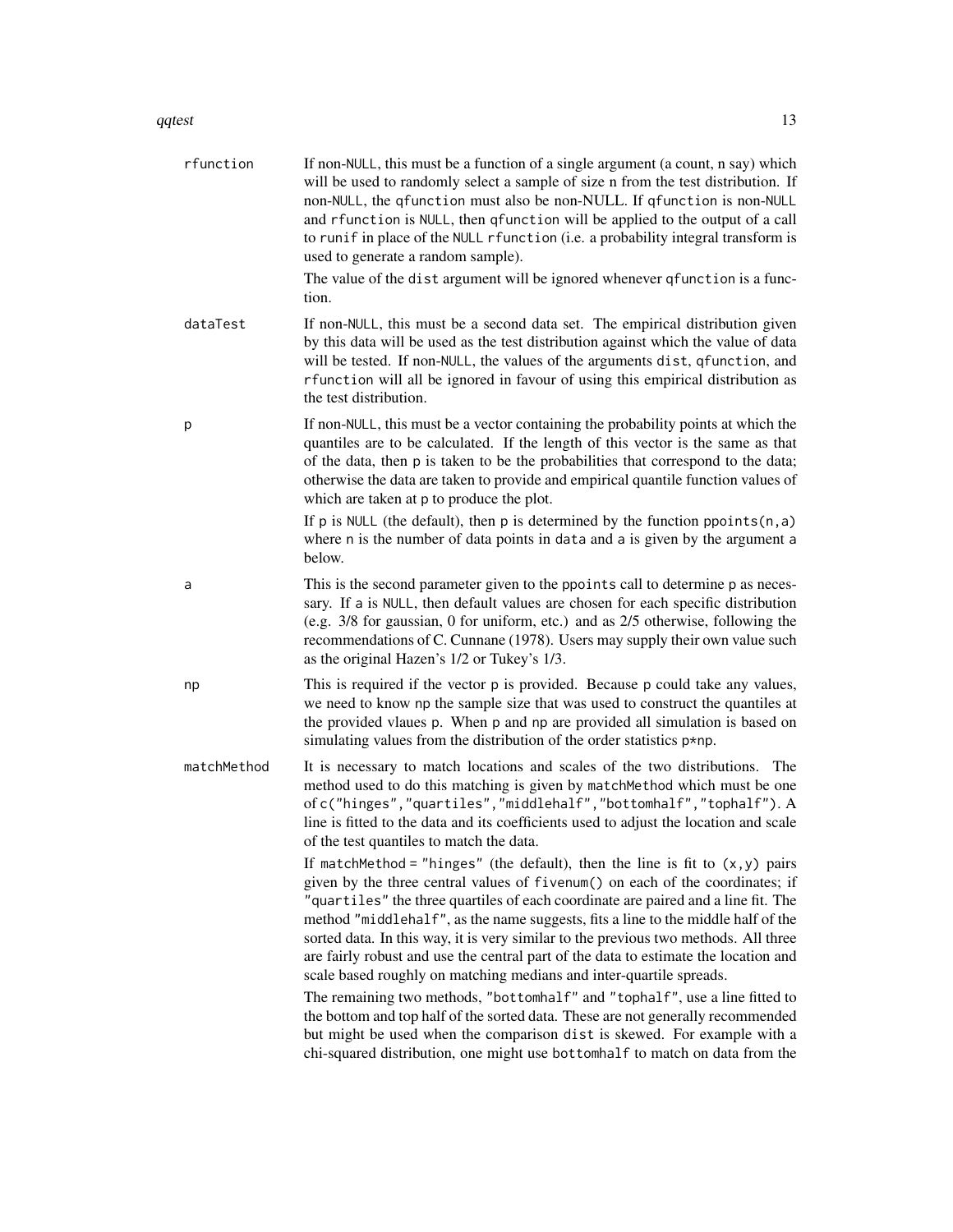|                 | shorter left tail of the distribution. Similarly, "tophalf" might be preferred<br>when dist is skewed in the opposite direction.                                                                                                                                                                                                                                                                                                                                                                              |
|-----------------|---------------------------------------------------------------------------------------------------------------------------------------------------------------------------------------------------------------------------------------------------------------------------------------------------------------------------------------------------------------------------------------------------------------------------------------------------------------------------------------------------------------|
|                 | Finally, note that the user may supply their own matching method by providing<br>a function having vector arguments x and y for the horizontal and vertical quan-<br>tiles which returns a vector of coefficients (intercept, slope) for the line to be<br>used to match the quantile location and scales.                                                                                                                                                                                                    |
| xAxisAsProbs    | If TRUE (the default is FALSE) the horizontal axis will be labelled as probabil-<br>ities. These are the cumulative probabilities according to the test distribution.<br>They are located at the corresponding quantile values. They are handy in com-<br>paring percentiles of the test and data distributions as well as giving some mea-<br>sure of the symmetry and tail weights of the test distribution by their location.<br>If FALSE the axis is labelled according to the quantile values.           |
| yAxisAsProbs    | If TRUE (the default is FALSE) the vertical axis will be labelled as probabilities.<br>These are the cumulative probabilities according to the empirical distribution<br>of the data. They are located at the corresponding quantile values. They are<br>handy in comparing percentiles of the test and data distributions as well as giving<br>some measure of the symmetry and tail weights of the data distribution by their<br>location. If FALSE the axis is labelled according to the quantile values.  |
| xAxisProbs      | A vector of probabilities to be used to label the x axis ticks when xAxisAsProbs<br>is TRUE. Default is $c(0.05, 0.25, 0.50, 0.75, 0.95)$ . Ignored if xAxisAsProbs<br>is FALSE.                                                                                                                                                                                                                                                                                                                              |
| yAxisProbs      | A vector of probabilities to be used to label the y axis ticks when yAxisAsProbs<br>is TRUE. Default is c(0.05, 0.25, 0.50, 0.75, 0.95). Ignored if yAxisAsProbs<br>is FALSE.                                                                                                                                                                                                                                                                                                                                 |
| nreps           | The number of replicate samples to be taken from the test distribution to con-<br>struct the pointwise intervals for each quantile. Default is 1000. From these<br>samples, an empirical distribution is generated from the test distribution for<br>the ordered quantiles corresponding to the values ofppoints(length(data)).<br>These are used to construct central intervals of whatever proportions are given<br>by centralPercents.                                                                     |
| centralPercents |                                                                                                                                                                                                                                                                                                                                                                                                                                                                                                               |
|                 | The vector of proportions determining the central intervals of the empirical dis-<br>tribution of each ordered quantile from the test distribution. Default is c(0.90,0.95,0.99)<br>corresponding to central 90, 95, and 99% simulated pointwise confidence inter-<br>vals for each quantile coming from the test distribution for a sample the same<br>size as data. The quality of these interval locations typically increases with<br>nreps and decreases with the probability used for each interval.    |
| envelope        | If TRUE (the default), a grey envelope is plotted showing the central intervals for<br>each quantile as a shade of grey. The higher is the corresponding probability<br>associated with the interval, the lighter is the shade. The outermost edges of<br>the envelope are the range of the simulated data from the test distribution. The<br>envelope thus provides a (pointwise) density estimate of the quantiles drawn<br>from the test distribution for this sample size. If FALSE no envelope is drawn. |
| drawPercentiles |                                                                                                                                                                                                                                                                                                                                                                                                                                                                                                               |
|                 | If TRUE, a pair of curves is plotted to show each of the central intervals as a<br>different line type. These are plotted over the envelope if envelope is TRUE. If<br>FALSE (the default) no simulated percentile curves are drawn.                                                                                                                                                                                                                                                                          |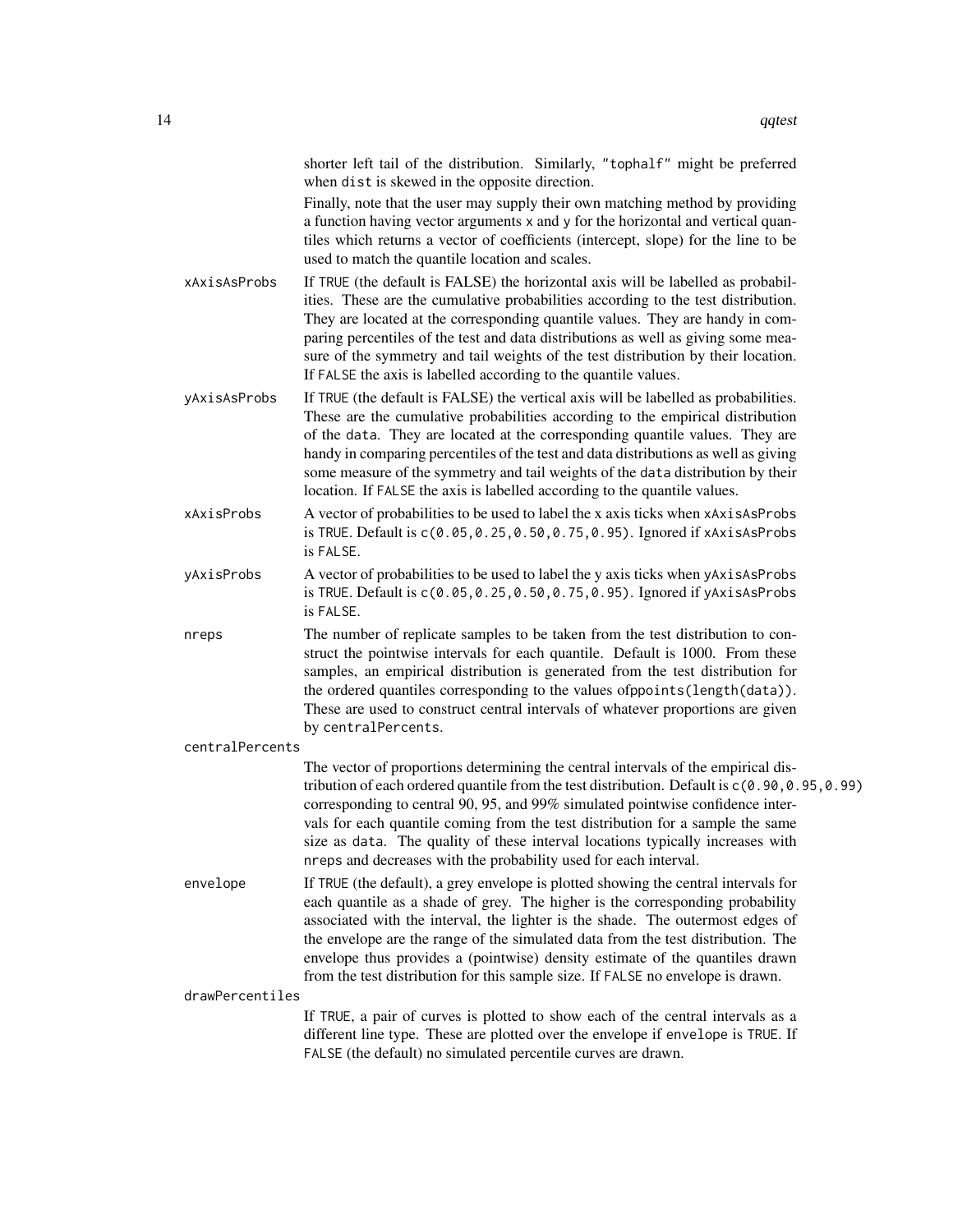#### qqtest 15

| drawQuartiles | If TRUE, a pair of curves is plotted to show the quartiles (central 50% region) of<br>the ordered quantiles simulated from the test distribution. The median of these is<br>also plotted as a solid line type. These are plotted over the envelope if envelope<br>is TRUE. If FALSE (the default) none of these curves are drawn.                                                                                                                                                                                                                                                                                                                                                                                                                                                                                                                                                                                 |
|---------------|-------------------------------------------------------------------------------------------------------------------------------------------------------------------------------------------------------------------------------------------------------------------------------------------------------------------------------------------------------------------------------------------------------------------------------------------------------------------------------------------------------------------------------------------------------------------------------------------------------------------------------------------------------------------------------------------------------------------------------------------------------------------------------------------------------------------------------------------------------------------------------------------------------------------|
| legend        | If TRUE (the default is NULL) with nreps>0 a legend for the appearance of the<br>simulated ranges of the central intervals is added to the plot. If FALSE, no legend<br>appears. If NULL, legend always appears except when lineup = TRUE.                                                                                                                                                                                                                                                                                                                                                                                                                                                                                                                                                                                                                                                                        |
| legend.xy     | Either a string being one of c("bottomright","bottom","bottomleft","left","topleft","top","<br>(default is "topleft") or a list with named components x and y to be interpreted<br>exactly as in the function legend() from the graphics package.                                                                                                                                                                                                                                                                                                                                                                                                                                                                                                                                                                                                                                                                 |
| legend.cex    | Character expansion size for legend (default 0.8).                                                                                                                                                                                                                                                                                                                                                                                                                                                                                                                                                                                                                                                                                                                                                                                                                                                                |
| nexemplars    | (default is 0) The number of replicate samples to be taken from the test distri-<br>bution and plotted as a coloured trail on the qqplot. Each such trail is a sample<br>of the same size as data but truly coming from the test distribution. Each trail<br>gives some idea of what the shape of a qqplot would be for a sample of that size<br>from the test distribution. Together, they give some sense of the variability in<br>the plot's shape.                                                                                                                                                                                                                                                                                                                                                                                                                                                            |
| typex         | (default is "o", or match type if supplied) The plot type to be used in the<br>plotting of the exemplars, legal values are the same as for the type argument of<br>plot.                                                                                                                                                                                                                                                                                                                                                                                                                                                                                                                                                                                                                                                                                                                                          |
| plainTrails   | If TRUE, then a single grey colour is used for all exemplar trails. If FALSE (the<br>default), each exemplar trail is shown in a different colour.                                                                                                                                                                                                                                                                                                                                                                                                                                                                                                                                                                                                                                                                                                                                                                |
| colTrails     | Colours to be used for the trails (default will be multi-colours).                                                                                                                                                                                                                                                                                                                                                                                                                                                                                                                                                                                                                                                                                                                                                                                                                                                |
| alphaTrails   | The alpha transparency to be used in plotting all exemplar trails. The default is<br>0.25. Because the trails will overplot, a smaller alphaTrails value is recom-<br>mended as nexemplars increases.                                                                                                                                                                                                                                                                                                                                                                                                                                                                                                                                                                                                                                                                                                             |
| lwdTrails     | The graphical line width (1wd) to be used in plotting all exemplar trails. The<br>default is 1. Because the trails will overplot, combining a larger 1wdTrails with<br>envelope = FALSE, a lower alphaTrails value larger nexemplars can give a<br>truer sense of the density of qqplot configurations than with envelope = TRUE.                                                                                                                                                                                                                                                                                                                                                                                                                                                                                                                                                                                 |
| lineup        | If TRUE (default is FALSE) the qqplot of data is randomly located in a grid of<br>nsuspects plots. Identical arguments are given to construct all qqtest plots<br>in the grid. Assuming the viewer has not seen the qqplot of this data before,<br>a successful selection of the true data plot out of the grid of plots corresponds<br>to evidence against the hypothesis that the data come from the test distribution.<br>Significance level is 1/nsuspects. Similarly, if the viewer narrows the selection<br>down to only k possible subjects AND the true location is among them, then the<br>corresponding observed level of significance (p-value) would be k//nsuspects.<br>Each plot is given a suspect number from 1 to nsuspects (left to right, top to<br>bottom). The suspect number of the plot corresponding to the actual data is<br>returned, slightly obfuscated to help keep the test honest. |
| nsuspects     | The total number of plots (default is 20) to be viewed in the lineup display when<br>lineup is lineup.                                                                                                                                                                                                                                                                                                                                                                                                                                                                                                                                                                                                                                                                                                                                                                                                            |
| col           | If non-NULL, col must be colour to be used for the points in the plot. If NULL<br>(the default), an hcl colour will be used from the values of the arguments h, c,<br>1, and alpha.                                                                                                                                                                                                                                                                                                                                                                                                                                                                                                                                                                                                                                                                                                                               |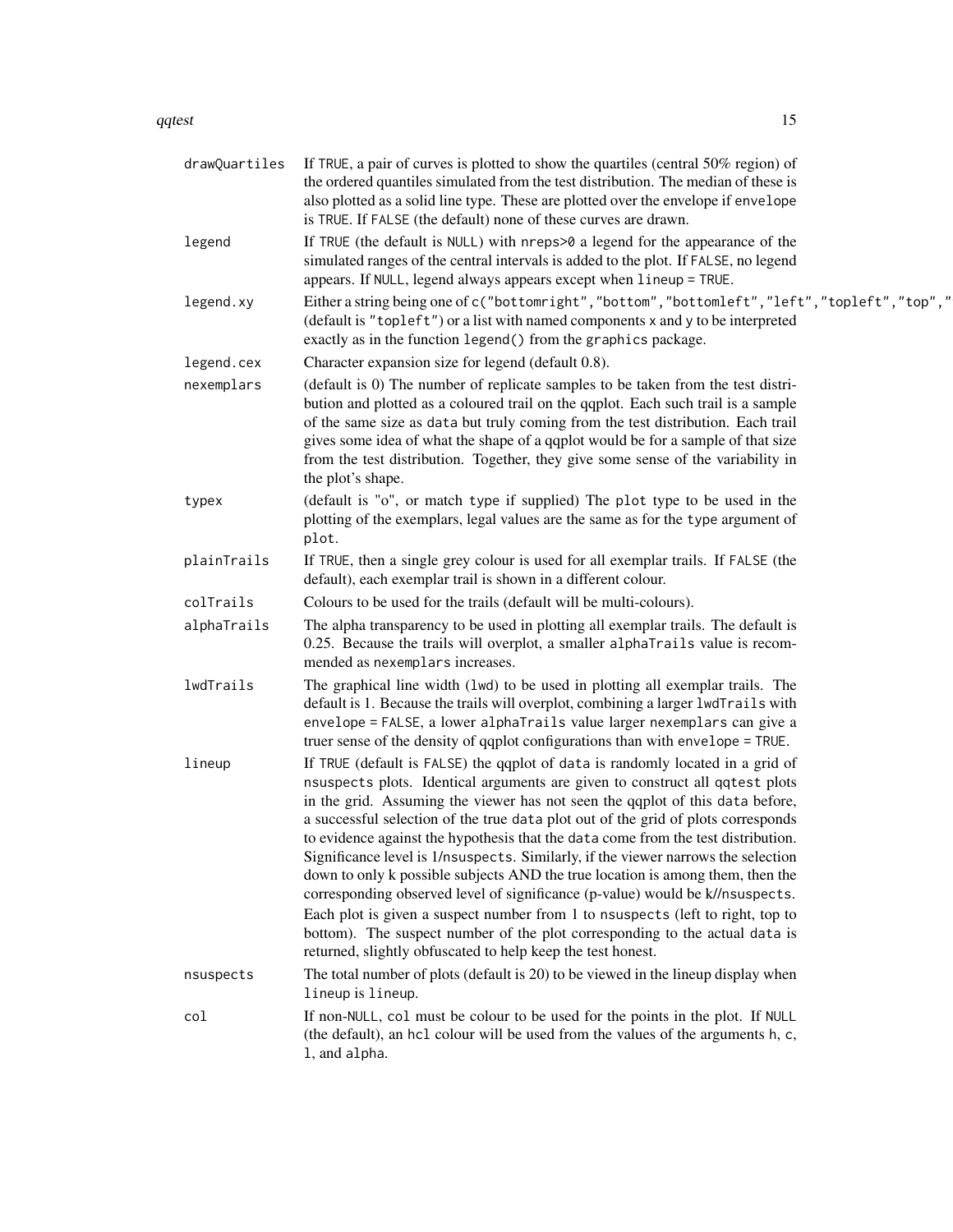| h     | The hue of the colour of the points. Specified as an angle in degrees from 0 to<br>360 around a colour wheel. E.g. 0 is red, 120 green, 240 blue, Default is 260 (a<br>bluish).                                                                                        |
|-------|------------------------------------------------------------------------------------------------------------------------------------------------------------------------------------------------------------------------------------------------------------------------|
| с     | The chroma of the colour of the points. Takes values from 0 to an upper bound<br>that is a function of hue, h, and luminance, 1. Roughly, for fixed h and 1 the<br>higher the value of c the greater the intensity of colour.                                          |
| 1     | The luminance of the colour of the points. Takes values from $0$ to $100$ . For any<br>given combination of hue, h, and chroma, c, only a subset of this range will be<br>possible. Roughly, for fixed h and c the higher the value of 1 the lighter is the<br>colour. |
| alpha | The alpha transparency of the colour of the points. Takes values from 0 to 1.<br>Values near 0 are more transparent, values near 1 (the default) are more opaque.<br>Alpha values sum when points over plot, giving some indication of density.                        |
| cex   | The graphical parameter cex for the size of the points.                                                                                                                                                                                                                |
| pch   | The graphical parameter pch for the point character to be used for the points.<br>Default is 19, a filled circle.                                                                                                                                                      |
| type  | The graphical parameter type for the points of the qqplot. Default is "p".                                                                                                                                                                                             |
| main  | The graphical parameter main providing a title for the plot. If NULL (the default),<br>the title will be "qqtest" when lineup = FALSE and "Suspect: " followed by the<br>plot number when lineup = TRUE. An empty string will suppress the title.                      |
| xlab  | The graphical parameter xlab labelling the x axis of the plot. If NULL (the de-<br>fault), an xlab is created based on the information available from the other ar-<br>guments to qqtest about the test distribution. An empty string will suppress the<br>labelling.  |
| ylab  | The graphical parameter ylab labelling the y axis of the plot. If NULL (the de-<br>fault), a ylab is created based on the information available from the other argu-<br>ments to qqtest. An empty string will suppress the labelling.                                  |
| xlim  | The graphical parameter x1im determining the display limits of the x axis.                                                                                                                                                                                             |
| ylim  | The graphical parameter ylim determining the display limits of the y axis.                                                                                                                                                                                             |
| axes  | The graphical parameter axes determining whether axes are to be displayed<br>(default is NULL which the same as TRUE except when lineup=TRUE, then axes<br>is FALSE).                                                                                                  |
| bty   | The graphical parameter bty determining the type of box to be used to enclose<br>the plot (default is "o", set bty="n" for no box).                                                                                                                                    |
| .     | Any further graphical parameters to be passed to the plot function.                                                                                                                                                                                                    |

#### Value

Displays the qqplot.

Invisibly returns a list with named components x, y, and order giving the horizontal and vertical locations of the points in sorted order, as well as the order vector from the input data. The result of qqtest must be assigned to get these. The values could then, for example, be used to identify or label points in the display.

When lineup is TRUE, it returns a string encoding the true location of the data as a calculation to be evaluated. This provides some simple obfuscation of the true location so that the visual assessment can be honest. The true location is revealed by calling revealLocation() on the returned value.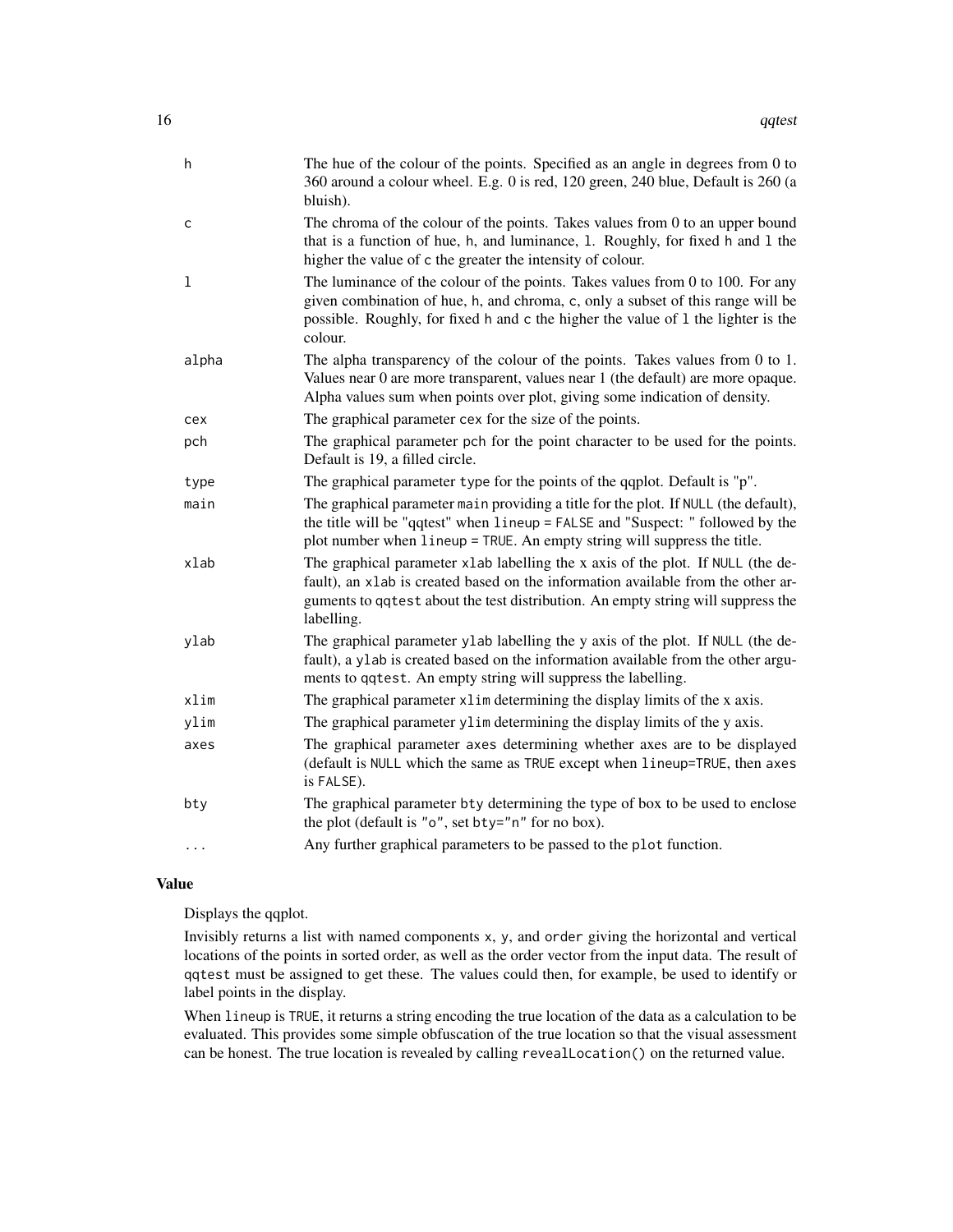qqtest 17

#### Source

"Self calibrating quantile-quantile plots", R. Wayne Oldford, The American Statistician, 70, (2016) <https://doi.org/10.1080/00031305.2015.1090338>

"Unbiased Plotting Positions – A Review", C. Cunnane, Journal of Hydrology, Vol. 37 (1978), pp. 205-222.

#### Examples

```
#
# default qqtest plot
qqtest(precip, main = "Precipitation (inches/year) in 70 US cities")
#
# qqtest to compare to qqnorm
op \leq par(mfrow=c(1,2))
qqnorm(precip, main="qqnorm")
qqtest(precip, main="qqtest",
      xAxisAsProbs=FALSE, yAxisAsProbs=FALSE)
par(op)
#
# Use lines instead of envelope
qqtest(precip, envelope=FALSE, drawPercentiles=TRUE,
      main = "Precipitation (inches/year) in 70 US cities")
#
# Use quartiles instead of envelope
qqtest(precip, envelope=FALSE, drawQuartiles=TRUE,
      main = "Precipitation (inches/year) in 70 US cities")
#
# Use coloured exemplars (qqplot of data simulated from the test distribution)
# and suppress the envelope. Where the envelope, percentiles, and quartiles are
# simulated pointwise bands, exemplars give some sense of what the (joint) shape of the
# quantile-quantile plot should look like (for data from the test distribution).
# Each simulated sample is a different colour.
qqtest(precip, nexemplars=10, typex="o", envelope=FALSE, type="p",
      main = "Precipitation (inches/year) in 70 US cities")
#
# Alternatively, the trail of each exemplar could be plain (the identical grey).
# Making each trail wide and assigning it some transparency (alpha near 0)
# allows the trails to give a sense of the density through the darkness of the grey.
#
qqtest(precip, nexemplars=20, envelope=FALSE,
      lwdTrails=3, plainTrails=TRUE, alphaTrail=0.4, typex="o", type="o",
      main = "Precipitation (inches/year) in 70 US cities")
#
# Wide coloured exemplars with some transparency provide an indication of
# density and allow some trails to be followed by colour.
#
qqtest(precip, nexemplars=20, envelope=FALSE,
      lwdTrails=3, alphaTrail=0.4, typex="o", type="o", col="black",
      main = "Precipitation (inches/year) in 70 US cities")
```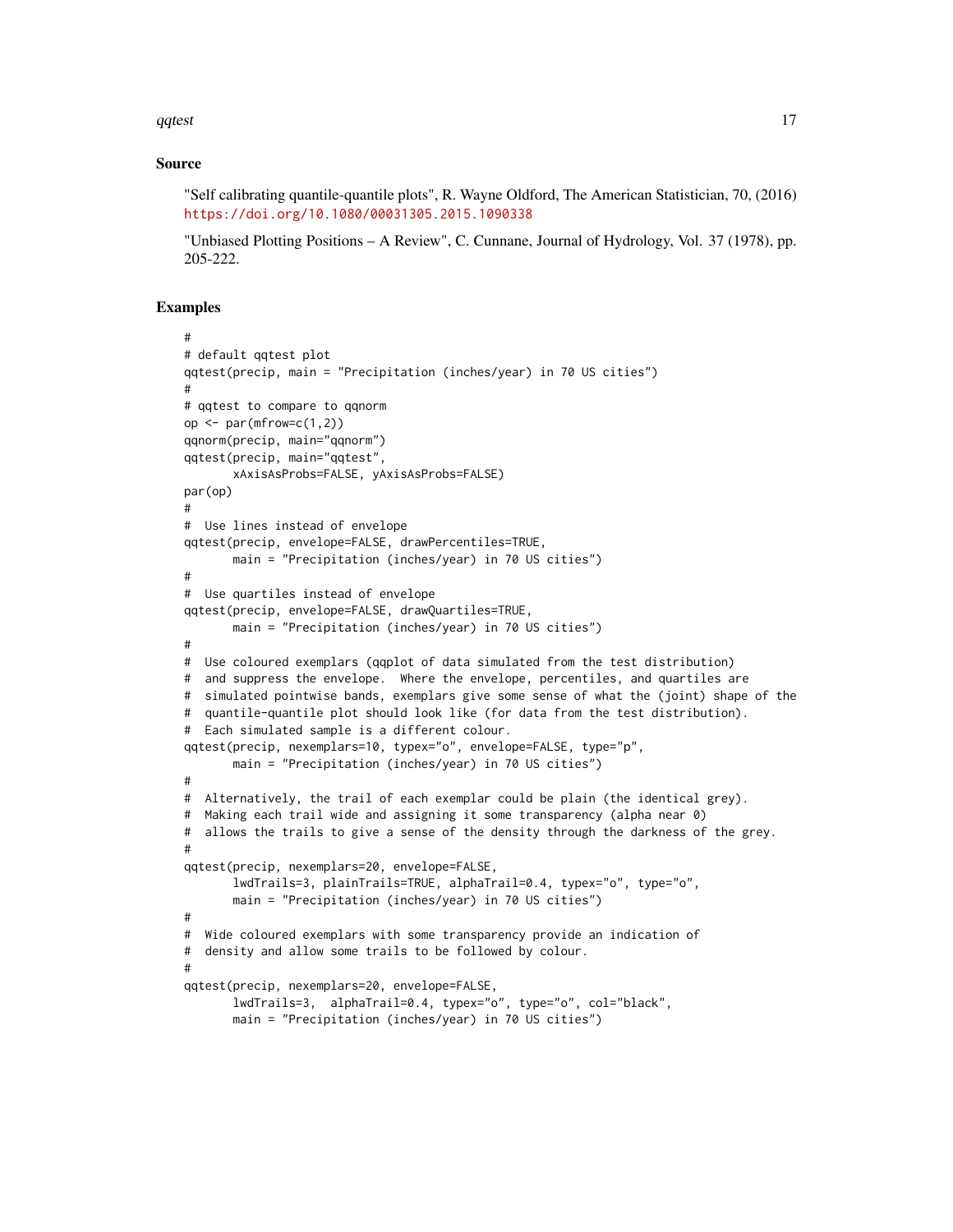```
# Envelope and exemplars with coloured trails to be followed.
#
qqtest(precip, nexemplars=5,
       lwdTrails=2, alphaTrail=0.6, alpha=0.8,
       main = "Precipitation (inches/year) in 70 US cities")
#
#
# gaussian - qqplot, but now showing in the line up
trueLoc <- qqtest(precip, lineup=TRUE, main="Suspect", legend=FALSE,
                  cex=0.75, col="grey20", ylab="", pch=21)
# the location of the real data in the line up can be found by evaluating
# the contents of the string
trueLoc
#
# Cut and paste the string contents into the R console, or simply
revealLocation(trueLoc)
#
#
# log-normal ... using the bacteria data from Whipple(1916)
data(bacteria, package="qqtest")
# Note that these are selected percentiles from a sample of 365 days in a year
with(bacteria,
   qqtest(count, dist = "log-normal", p=percentTime/100, np=365, type="o",
   yAxisAsProbs=FALSE, ylab="bacteria per cc",
           xAxisProbs = c(0.01, 0.50,0.75, 0.90, 0.95, 0.99, 0.995),
           xlab="Percentage of days in 1913",
           main = "Number of bacteria from the Delaware river in 1913")
    \lambdaptics <- c(0.01, 0.10, 0.25, 0.50, 0.75, 0.90, 0.99 )
axis(1,at=qnorm(ptics), labels=floor(ptics*100))
yvals <- c(100, 1000, 10000, 100000)
axis(2, at=log(yvals,10),
     labels=c("100", "1,000", "10,000", "100,000"))
#
# compare this to the log-scaled normal qqplot
#
#
with(bacteria,
   qqtest(log(count, 10), dist = "normal",
           p=percentTime/100, np=365,
    type="o", axes=FALSE,
           ylab="bacteria per cc",
           xlab="Proportion of days in 1913",
           main = "Number of bacteria from the Delaware river in 1913")
   \mathcal{L}#
#
# Half normal ... using the penicillin data from Daniel(1959)
data(penicillin)
qqtest(penicillin, dist = "half-normal")
# Or the same again but with significant contrast labelled
```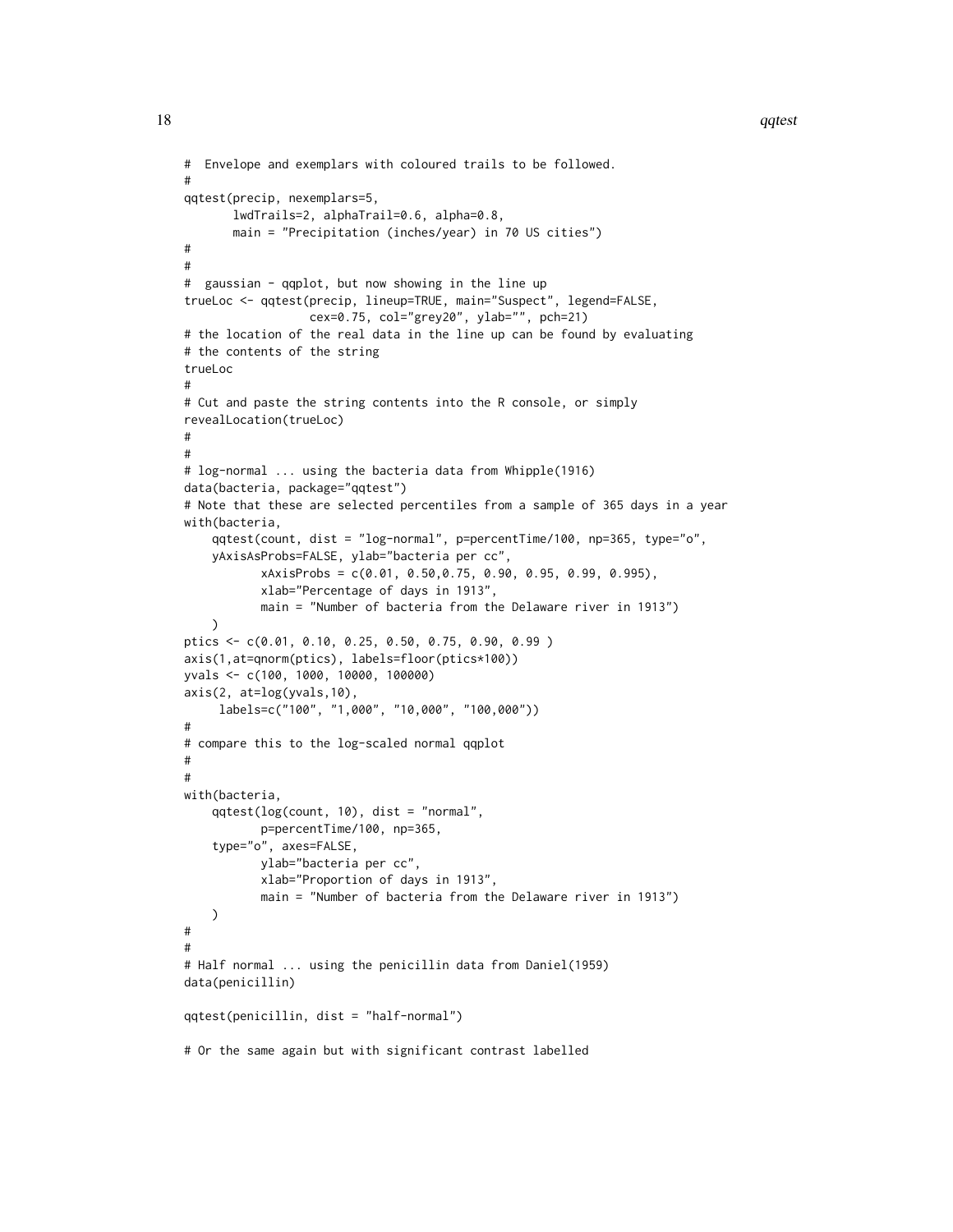```
with (penicillin,
{qqtest(value, yAxisProbs=c(0.1, 0.75, 0.90, 0.95),
         dist="half-normal",
ylab="Sample cumulative probability",
        xlab="Half-normal cumulative probability")
 ppAdj <- (1+ppoints(31))/2 # to get half-normals from normal
 x <- qnorm(ppAdj)
 valOrder <- order(value) # need data and rownames in increasing order
 y <- value[valOrder]
 tags <- rownames(penicillin)[valOrder]
 selPoints <- 28:31 # going to label only the largest effects
 xoffset <- c(0.01, 0.02, 0.03, 0.075) # text function is a bit off
 text(x[selPoints]-xoffset, y[selPoints],
       tags[selPoints],
       pos=2, cex=0.75)
}
\mathcal{L}# Alternatively, use the returned results for a lot less work
results <- qqtest(penicillin$value, yAxisProbs=c(0.1, 0.75, 0.90, 0.95),
                     dist="half-normal",
                     ylab="Sample cumulative probability",
                     xlab="Half-normal cumulative probability")
tags <- row.names(penicillin)[results$order]
selPoints <- 28:31 # going to label only the largest effects
xoffset <- c(0.01, 0.02, 0.03, 0.075) # text function is a bit off
text(results$x[selPoints]-xoffset, results$y[selPoints],
     tags[selPoints],
     pos=2, cex=0.75)
# or the same points could have been identified interactively vusing
# identify(results$x, results$y, labels = row.names(penicillin)[results$order])
#
# K on 9 df ... see help(dkay)
# Use data on primer paint thickness (standard deviations on n=10)
data(primer, package="qqtest")
with (primer,
     qqtest(s, dist="kay", df=9,
        yAxisAsProbs=FALSE,
    ylab="Standard deviation of primer thickness (in mils)")
)
#
# chi-squared on 3 df
# Use robust covariance matrix in calculation Mahalanobis distances
# for the classical Brownlee stackloss data.
data(stacklossDistances, package="qqtest")
with(stacklossDistances,
     qqtest(robust, dist="chi", df=3, ylab="Robust Mahalanobis distances"))
#
#
# user supplied qfunction and rfunction -- compare to beta distribution
```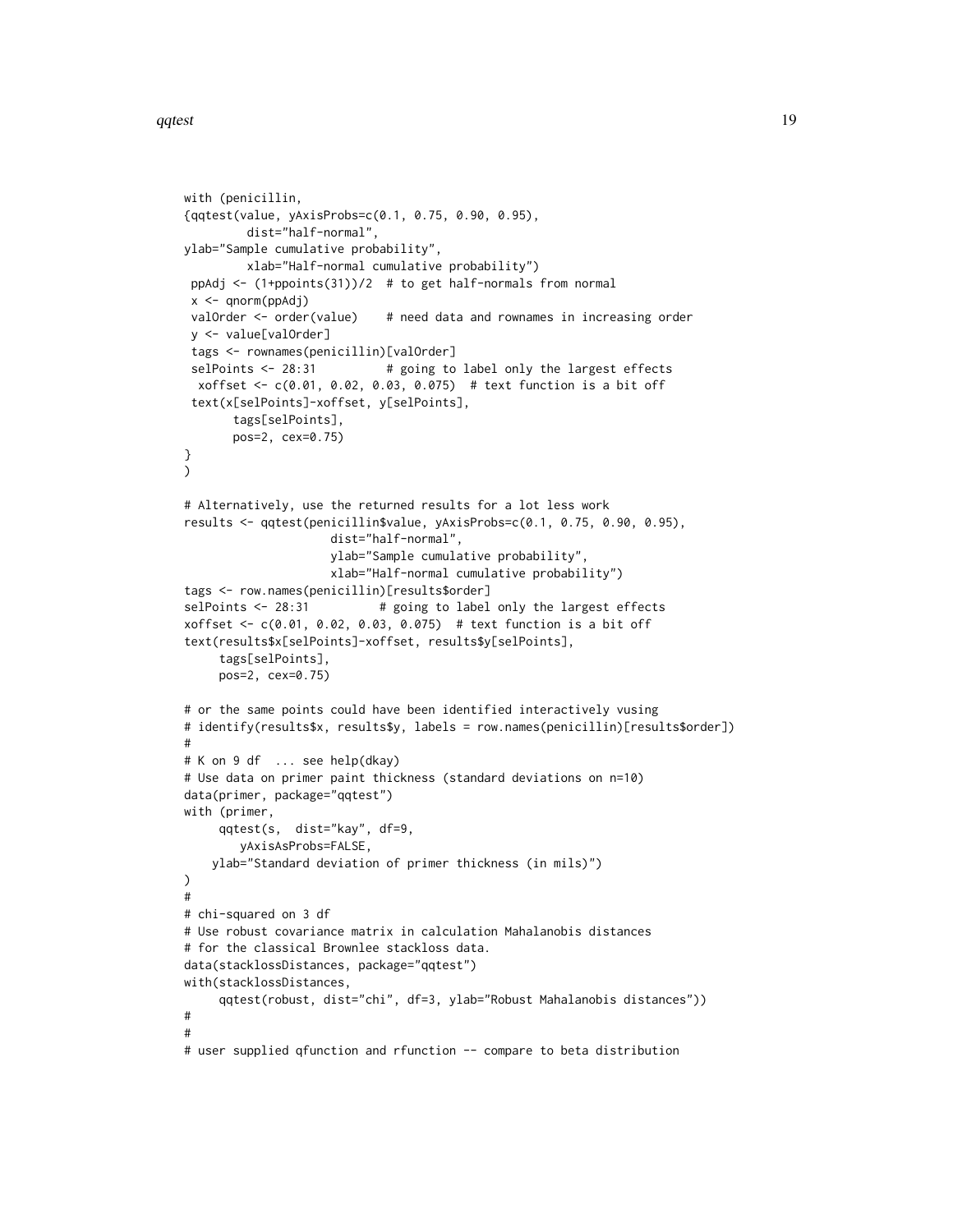```
qqtest(precip,
      qfunction=function(p){qbeta(p, 2, 2)},
      rfunction=function(n){rbeta(n, 2, 2)},
      main = "Precipitation (inches/year) in 70 US cities")
#
#
# user supplied qfunction only -- compare to beta distribution
qqtest(precip,
      qfunction=function(p){qbeta(p, 2, 2)},
      main = "Precipitation (inches/year) in 70 US cities")
#
# comparing data samples
#
# Does the sample of beaver2's temperatures look like they
# could have come from a distribution shaped like beaver1's?
#
 qqtest(beaver2[,"temp"],
      dataTest=beaver1[,"temp"],
      ylab="Beaver 2", xlab="Beaver 1",
      main="Beaver body temperatures")
```
<span id="page-19-1"></span>revealLocation revealLocation *Revealing locations encoded as a string calculation.*

#### Description

Reveals the location by parsing and evaluating the string.

#### Usage

```
revealLocation(hiddenLocation)
```
#### Arguments

hiddenLocation A character vector of calculation strings.

# Value

Returns the value of the each calculation.

# See Also

[hideLocation](#page-3-1)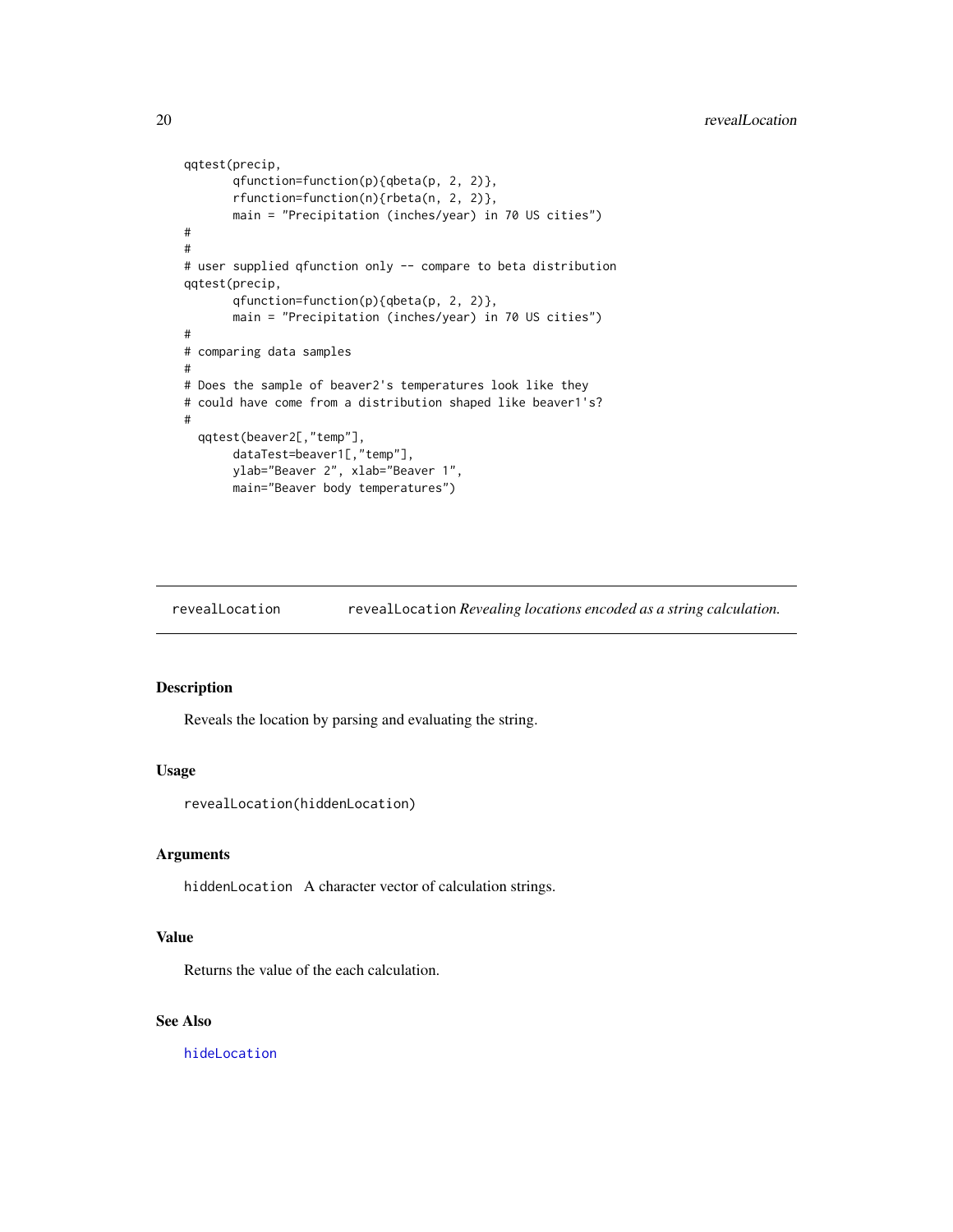#### <span id="page-20-0"></span>rkay 21

# Examples

```
trueLoc <- hideLocation(3,100)
trueLoc
revealLocation(trueLoc)
n < - 200trueLoc \leq sample(1:n, 3)trueLoc
ans <- hideLocation(trueLoc , n)
ans
revealLocation(ans)
```
rkay rkay *The K distribution - generating pseudo-random values*

# Description

Random generation for the K distribution on df degrees of freedom having non-centrality parameter ncp.

A K distribution is the square root of a chi-square divided by its degrees of freedom. That is, if x is chi-squared on m degrees of freedom, then  $y = \text{sqrt}(x/m)$  is K on m degrees of freedom. Under standard normal theory, K is the distribution of the pivotal quantity s/sigma where s is the sample standard deviation and sigma is the standard deviation parameter of the normal density. K is the natural distribution for tests and confidence intervals about sigma. K densities are more nearly symmetric than are chi-squared and concentrate near 1. As the degrees of freedom increase, they become more symmetric, more concentrated, and more nearly normally distributed.

#### Usage

 $rkay(n, df, ncp = 0)$ 

# Arguments

| n   | Number of observations. If length(n) $> 1$ , the length is taken to be the number<br>required. |
|-----|------------------------------------------------------------------------------------------------|
| df  | Degrees of freedom (non-negative, but can be non-integer).                                     |
| ncp | Non-centrality parameter (non-negative).                                                       |

#### Value

rkay returns pseudo-randomly generated values.

Invalid arguments will result in return value NaN, with a warning.

#### Note

Depends on call to analogous chi-squared functions. See rchisq for details on non-centrality parameter calculations.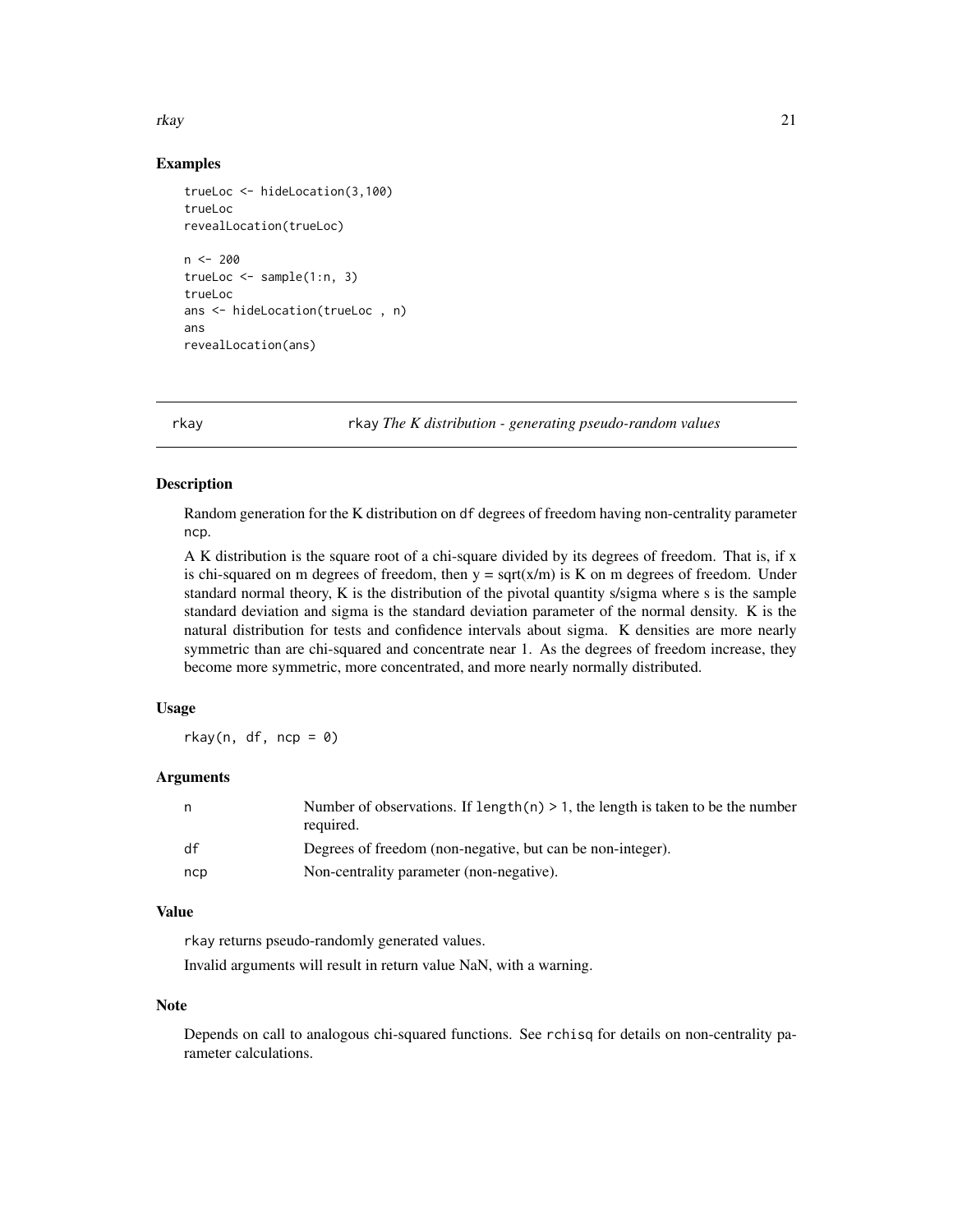#### <span id="page-21-0"></span>Examples

```
x <- rkay(100, 20)
hist(x, main="100 observations from a K(20)")
# Certainly looks like it comes from a K on 20
qqtest(x, dist="kay",df=20)
# for this many degrees of freedom it looks
# a lot like a gaussian (normal) distribution
qqtest(x, dist="gau",df=1)
# But not like it came from a K on 1 degree of freedom
qqtest(x, dist="kay",df=1)
#
# See the vignette for more on the "K-distribution"
#
```
sittingHeights *Sitting height in inches of female adults (aged 23-50).*

#### Description

From measurements made by Francis Galton at London's International Health Exhibition in 1884, published in 1885.

#### Usage

sittingHeights

#### Format

A data frame with 9 rows and 8 variates, the first 5 of which are as recorded by Galton:

lowerBound Sitting height greater than or equal to this lower bound in inches.

upperBound Sitting height strictly less than this upper bound in inches.

nCases Number of cases observed with sitting height between the two bounds.

nCasesCumulative Number of cases observed with sitting height up to but not including the upper bound.

percentCumulative Cumulative number of cases expressed as a percent.

binCentre Average of the lower and upper bounds.

nCasesCentred Number of cases assigned to the binCentre; half of cases observed with sitting height between the two bounds is assigned to be below the binCentre, half above (avoids producing 100 percent for last entry).

proportionCumulativeAdjusted Cumulative proportions using nCasesCentred.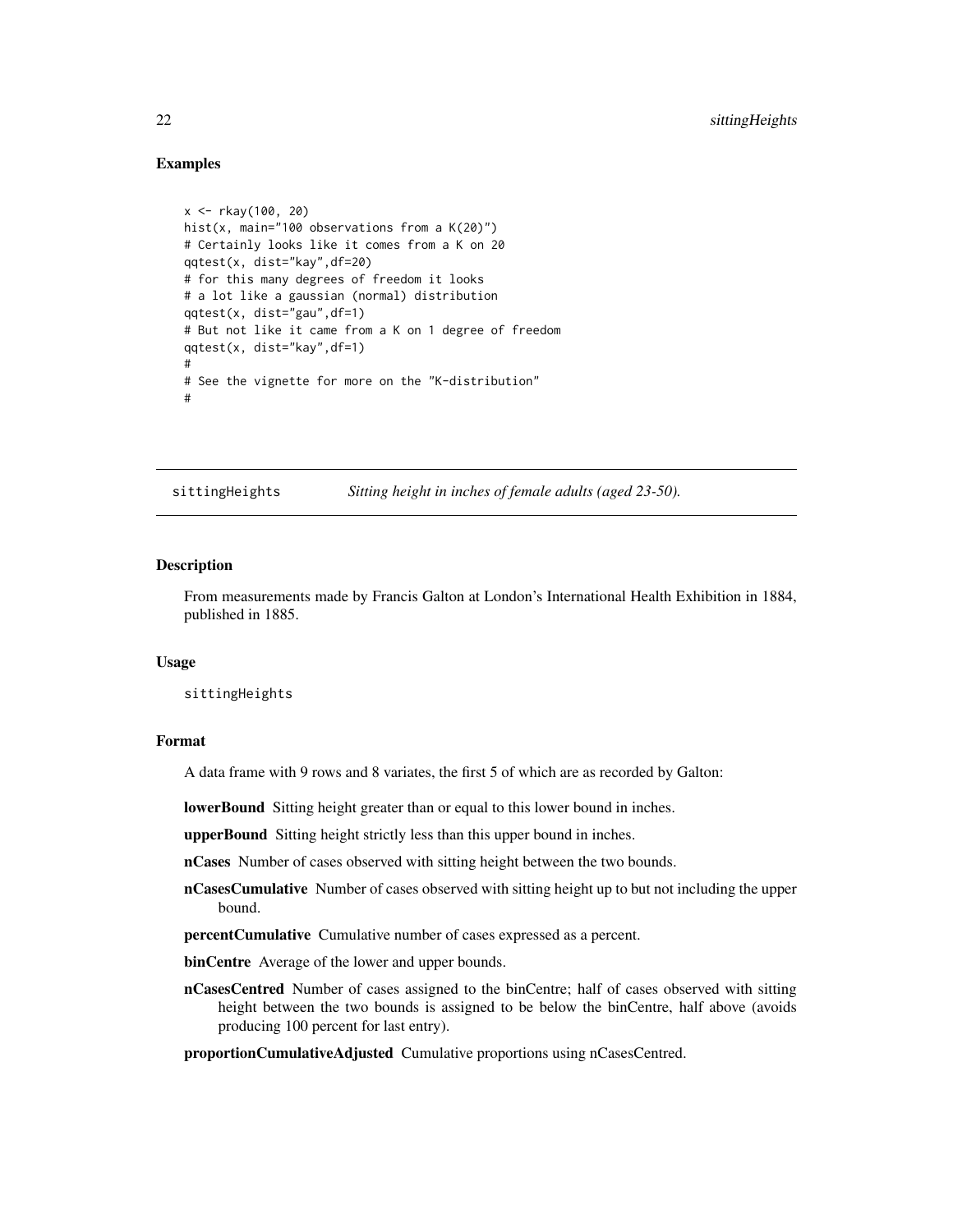#### <span id="page-22-0"></span>stacklossDistances 23

#### Details

with(sittingHeights,plot(percentCumulative,upperBound,type="o",lwd=2,xlim=c(0,100),ylim=c(20,40),xl of women",ylab="Sitting heights in inches")) will effect Galton's Ogive.

with(sittingHeights,qqtest(binCentre,dist="normal",p = proportionCumulativeAdjusted,np=775,main="Sit heights of women in inches")) will effect a normal qqplot for this data.

#### Source

"The Application of a Graphic Method to Fallible Measures", Francis Galton, (1885), Journal of the Statistical Society of London, Jubilee Volume (June 22-24, 1885), pp. 262-265.

| stacklossDistances | Mahalanobis squared distances of Brownlee's stack loss plant opera-    |
|--------------------|------------------------------------------------------------------------|
|                    | tion data based only on the explanatory variates (air flow, water tem- |
|                    | <i>perature, and acid concentration).</i>                              |

#### Description

Mahalanobis distances were calculated using the mahalanobis R function. Under standard normal theory, these are approximately Chi-squared on 3 degrees of freedom.

#### Usage

```
stacklossDistances
```
#### Format

A data frame with 21 rows and 2 variates:

- ordinary Mahalanobis squared distances from the arithemetic mean using the eliptical contours of the sample covariance matrix.
- robust As with distances, these are Mahalobis squared distances butnow based on robust measures of location and covariance matrix (as determined from the default covRob of the robust package).

#### Details

with(stacklossDistances,qqtest(robust,dist="chi",df=3)) will show "outliers".

with(stacklossDistances,qqtest(ordinary,dist="chi",df=3)) will show "inliers".

#### Source

"Statistical Theory and Methodology in Science and Engineering", K.A. Brownlee, (1960, 2nd ed. 1965), Wiley, New York pp. 491-500.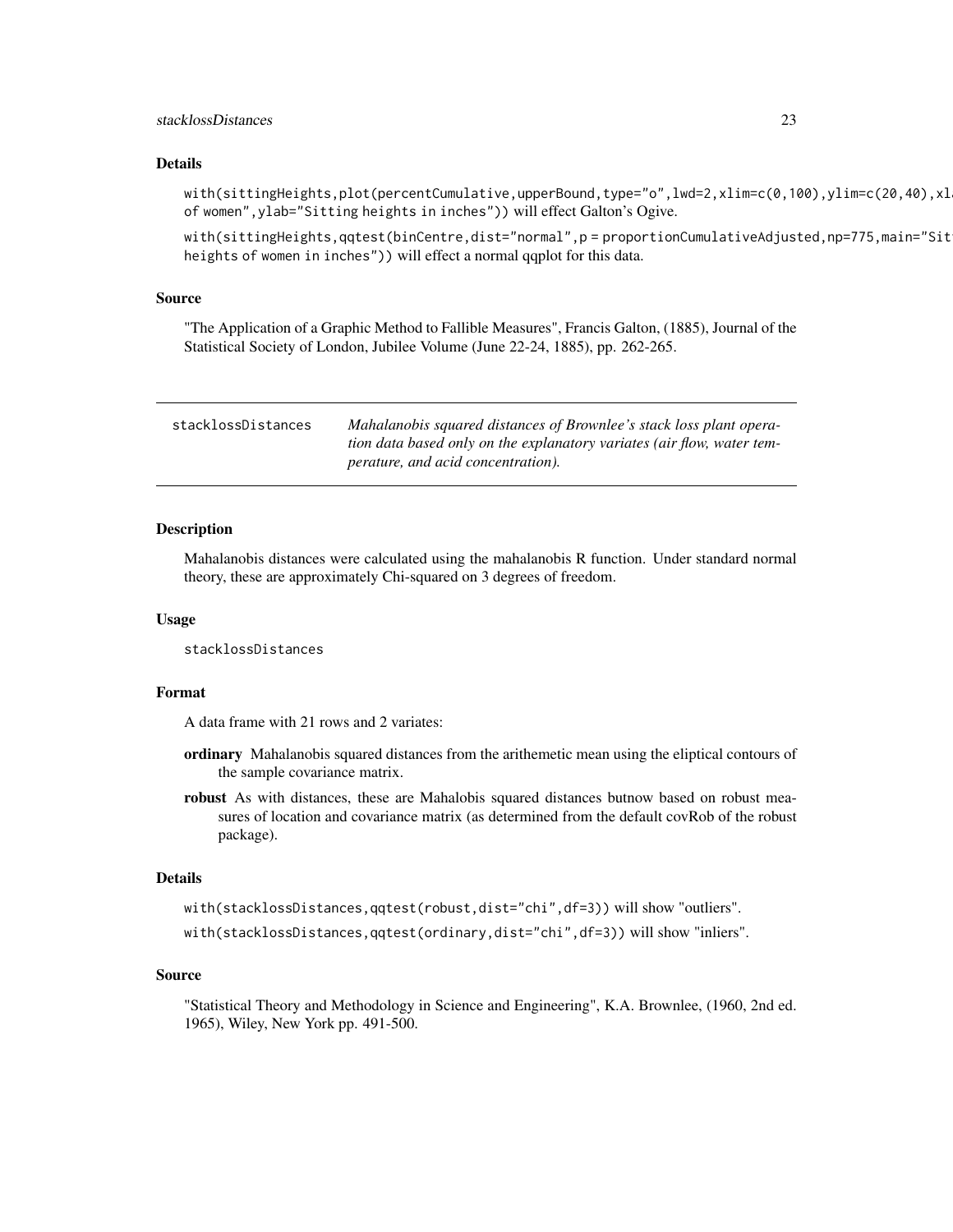<span id="page-23-0"></span>WachusettReservoir *Storage, in millions of gallons daily per square mile of net land area, at the Wachusett Reservoir in Massacusetts - storage computed for each of several rates of draft (draft being a determined maintainable flow in 1,000s of gallons per square mile daily).*

#### Description

First extensive published use of normal qqplots. Hazen uses  $a=1/2$  to make the p values for the plots. Hazen doesn'tplot zeros but has them contribute to the sample size. The context of use is in a study of the relation between the water storage provided in a reservoir on any stream and the quantity of water that can be continuously supplied by it. To quote the paper: ... treat all the remaining variations on the basis of probabilities, using all data from a number of streams; and to study them in comparison with the normal law of error."

#### Usage

WachusettReservoir

# Format

A data frame with 15 rows and 6 variates:

- draft100 Computed storage, in millions of gallons per square mile of land area, given a draft of 100,000 gallons per square mile daily.
- draft200 Computed storage, in millions of gallons per square mile of land area, given a draft of 200,000 gallons per square mile daily.
- draft400 Computed storage, in millions of gallons per square mile of land area, given a draft of 400,000 gallons per square mile daily.
- draft600 Computed storage, in millions of gallons per square mile of land area, given a draft of 600,000 gallons per square mile daily.
- draft800 Computed storage, in millions of gallons per square mile of land area, given a draft of 800,000 gallons per square mile daily.
- draft1000 Computed storage, in millions of gallons per square mile of land area, given a draft of 1,000,000 gallons per square mile daily.

# Details

qqtest(WachusettReservoir\$draft800,dist="uniform",a=1/2,type="o") will effect Hazen's original plot for a draft of 800,000 gallons per square mile daily.

qqtest(WachusettReservoir\$draft800,dist="normal",a=1/2,type="o") will effect Hazen's normal qq plot for a draft of 800,000 gallons per square mile daily.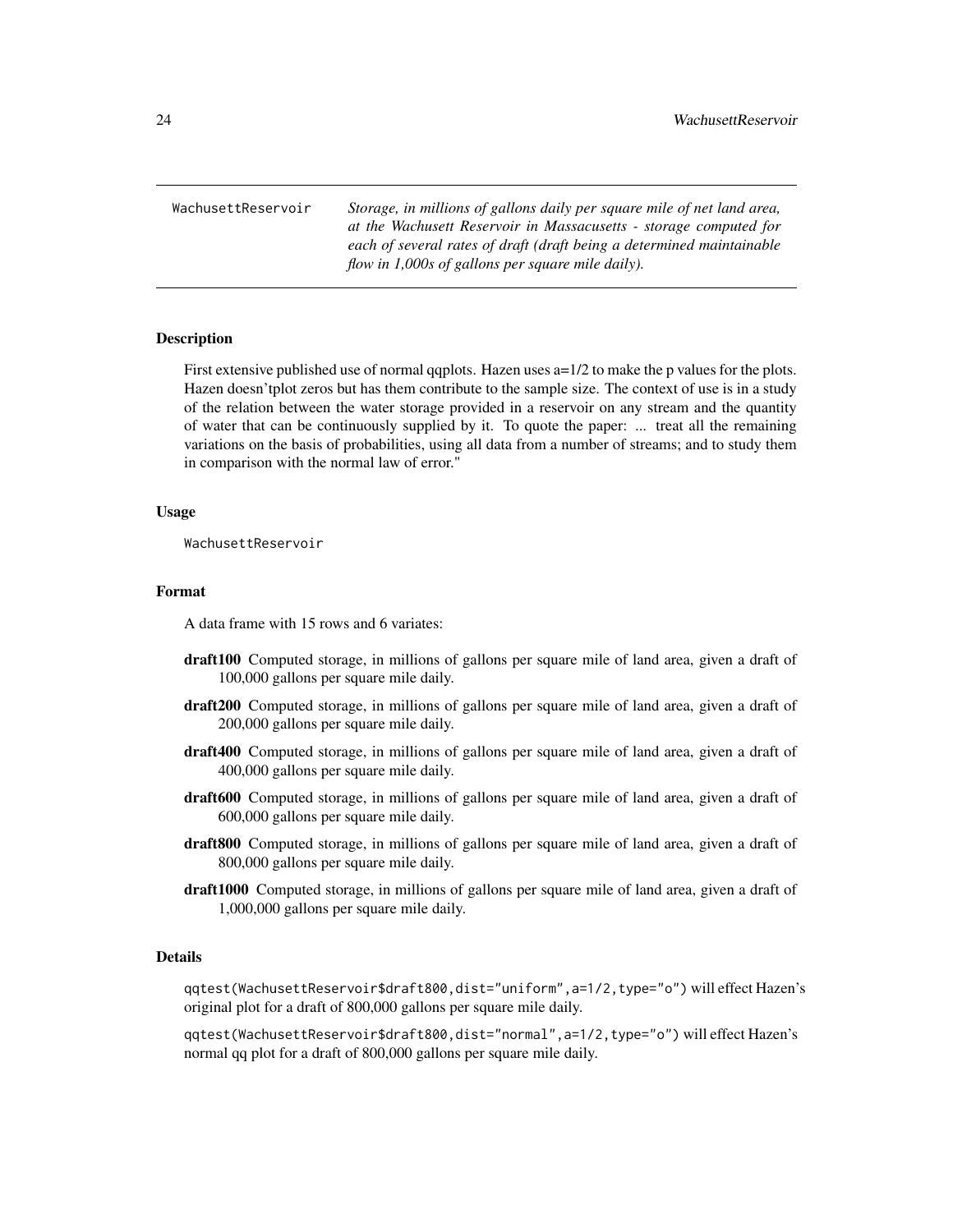# WachusettReservoir 25

# Source

"Storage to be provided in impounding reservoirs for municipal water supply (with discussion)", Allen Hazen, Transactions of the American Society of Civil Engineers, Vol. 77, (1914), pp. 1539- 1669.